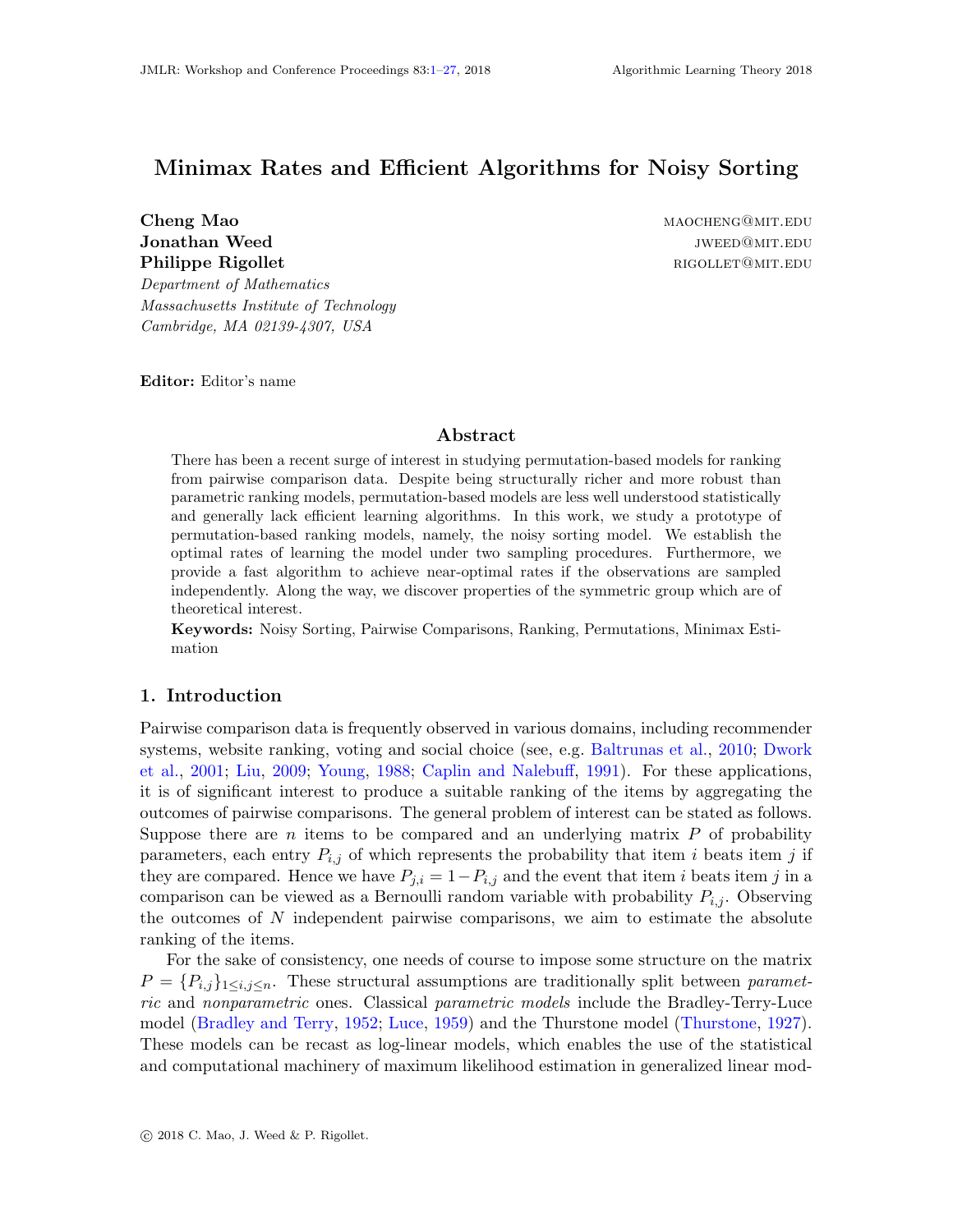els [\(Hunter,](#page-12-3) [2004;](#page-12-3) [Negahban et al.,](#page-13-1) [2012;](#page-13-1) [Rajkumar and Agarwal,](#page-13-2) [2014;](#page-13-2) [Hajek et al.,](#page-12-4) [2014;](#page-12-4) [Shah et al.,](#page-14-2) [2015;](#page-14-2) [Negahban et al.,](#page-13-3) [2016,](#page-13-3) [2017\)](#page-13-4).

To allow richer structures on  $P$  beyond the scope of parametric models, *permutation*based models such as the noisy sorting model [\(Braverman and Mossel,](#page-11-2) [2008,](#page-11-2) [2009\)](#page-11-3) and the strong stochastic transitivity (SST) model [\(Chatterjee,](#page-12-5) [2015;](#page-12-5) [Shah et al.,](#page-14-3) [2017a\)](#page-14-3) have recently become more prevalent. These models only require shape constraints on the matrix P and are typically called *nonparametric*. In these models, the underlying ranking of items is determined by an unknown permutation  $\pi^*$ , and, additionally, the comparison probabilities are assumed to have a bi-isotonic structure when the items are aligned according to  $\pi^*$ . While permutation-based models provide ordering structures that are not captured by parametric models [\(Agarwal,](#page-11-4) [2016;](#page-11-4) [Shah et al.,](#page-14-3) [2017a\)](#page-14-3), they introduce both statistical and computational barriers for estimation of the underlying ranking. These barriers are mainly due to the complexity of the discrete set of permutations. On the one hand, the complexity of the set of permutations is not well understood (see the discussion following Theorem 8 in [Collier and Dalalyan,](#page-12-6) [2016\)](#page-12-6), which leads to logarithmic gaps in the current statistical bounds for permutation-based models. On the other hand, it is computationally challenging to optimize over the set of permutations, so current algorithms either sacrifice nontrivial statistical performance or have impractical time complexity. In this work, we aim to address both questions for the noisy sorting model.

In practice, it is unlikely that all the items are compared to each other. To account for this limitation, a widely used scheme consists in assuming that that each pairwise comparison is observed with probability  $p \in (0,1]$  (see, e.g. [Chatterjee,](#page-12-5) [2015;](#page-12-5) [Shah et al.,](#page-14-3) [2017a\)](#page-14-3). In addition to this model of missing comparisons, we study the model where  $N$  pairwise comparisons are sampled uniformly at random from the  $\binom{n}{2}$  $\binom{n}{2}$  pairs, with replacement and independent of each other. It turns out that sampling with and without replacement yields the same rate of estimation up to a constant when the expected numbers of observations coincide.

Our contributions. We focus on the noisy sorting model with partial observations, under which a stronger item wins a comparison against a weaker item with probability at least  $\frac{1}{2} + \lambda$  where  $\lambda \in (0, \frac{1}{2})$  $\frac{1}{2}$ ). For sampling both with and without replacement, we establish the minimax rate of learning the underlying permutation. In particular, the rate does not involve a logarithmic term, and we explain this phenomenon through a careful analysis of the metric entropy of the set of permutations equipped with the Kendall tau distance, which is of independent theoretical interest.

Moreover, we propose a multistage sorting algorithm that has time complexity  $\tilde{O}(n^2)$ . For the sampling with replacement model, we prove a theoretical guarantee on the performance of the multistage sorting algorithm, which differs from the minimax rate by only a polylogarithmic factor. In addition, the algorithm is demonstrated to perform similarly for both sampling models using simulated examples.

Related work. The noisy sorting model was proposed by [Braverman and Mossel](#page-11-2) [\(2008\)](#page-11-2). In the original paper, the optimal rate of estimation achieved by the maximum likelihood estimator (MLE) is established, and an algorithm with time complexity  $O(n^C)$  is shown to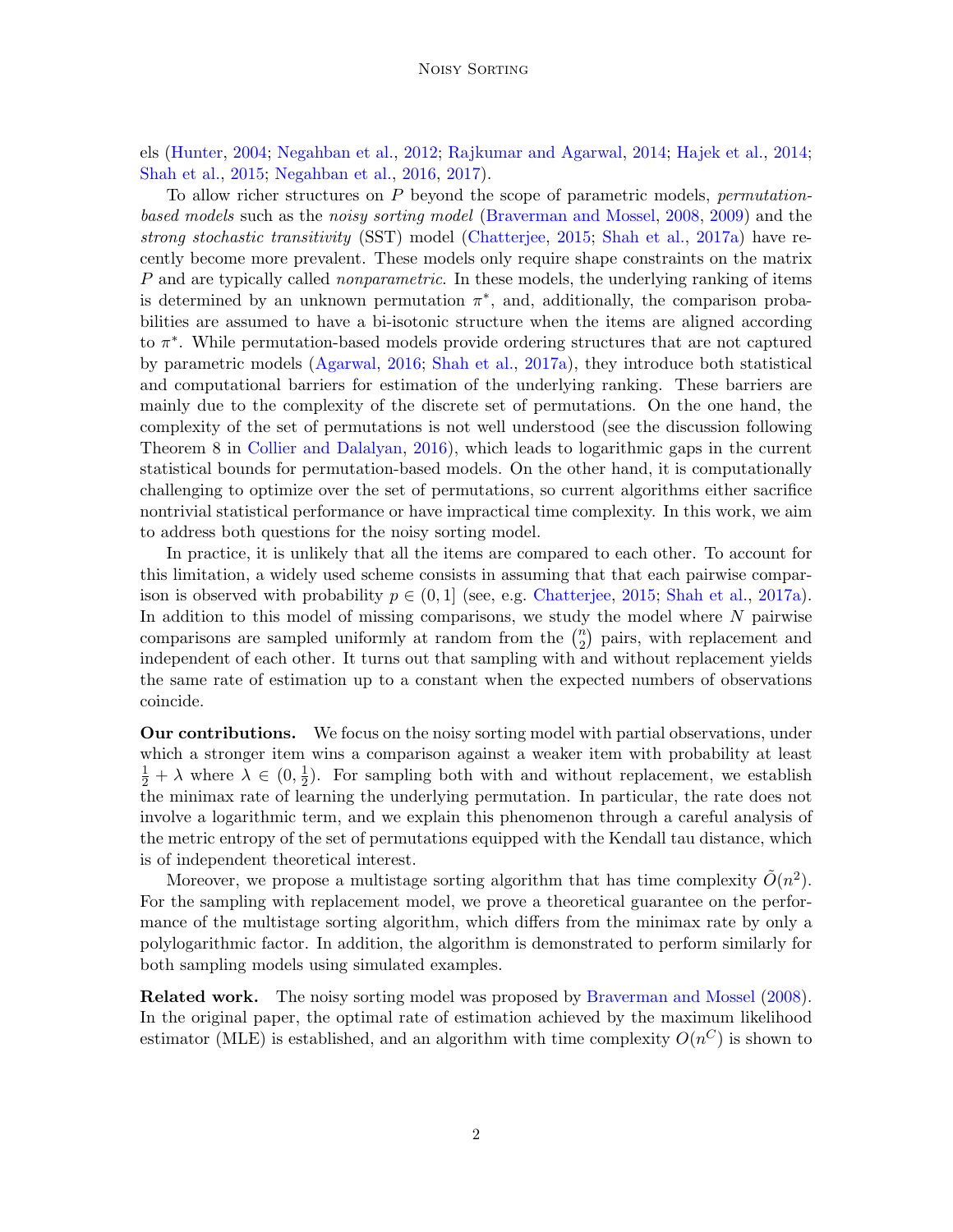#### Noisy Sorting

find the MLE with high probability in the case of full observations<sup>[1](#page-2-0)</sup>, where  $C = C(\lambda)$  is a large unknown constant. Moreover, their algorithm does not have a polynomial running time if only  $o(n^2)$  random pairwise comparisons are observed. Our work generalizes the optimal rate to the partial observation settings by studying a variant of the MLE for the upper bound. In the model of sampling with replacement, our fast multistage sorting algorithm provably achieves near-optimal rate of estimation. Since finding the MLE for the noisy sorting model is an instance of the NP-hard feedback arc set problem [\(Alon,](#page-11-5) [2006;](#page-11-5) [Kenyon-Mathieu and Schudy,](#page-12-7) [2007;](#page-12-7) [Ailon et al.,](#page-11-6) [2008;](#page-11-6) [Braverman and Mossel,](#page-11-2) [2008\)](#page-11-2), our results indicate that, despite the NP-hardness of the worst-case problem, it is still possible to achieve (near-)optimal rates for the average-case statistical setting in polynomial time.

The SST model generalizes the noisy sorting model, and minimax rates in the SST model have been studied by [Shah et al.](#page-14-3) [\(2017a\)](#page-14-3). However, the upper bound specialized to noisy sorting contains an extra logarithmic factor, which this work shows to be unnecessary. Moreover, the lower bound there is based on noisy sorting models with  $\lambda$  shrinking to zero as  $n \to \infty$ , while we establish a matching lower bound at any fixed  $\lambda$ . In addition, algorithms of [Wauthier et al.](#page-14-4) [\(2013\)](#page-14-4); [Shah et al.](#page-14-3) [\(2017a\)](#page-14-3); [Chatterjee and Mukherjee](#page-12-8) [\(2016\)](#page-12-8) are all statistically suboptimal for the noisy sorting model. This is partially addressed by our multistage sorting algorithm as discussed above.

In fact, both with- and without-replacement sampling models discussed in this paper are restrictive for applications where the set of observed comparisons is subject to certain structural constraints [\(Hajek et al.,](#page-12-4) [2014;](#page-12-4) [Shah et al.,](#page-14-2) [2015;](#page-14-2) [Negahban et al.,](#page-13-4) [2017;](#page-13-4) [Panan](#page-13-5)[jady et al.,](#page-13-5) [2017a\)](#page-13-5). Obtaining sharper rates of estimation for these more complex sampling models is of significant interest but is beyond the scope of the current work.

Finally, we mention a few other lines of related work. Besides permutation-based models, low-rank structures have also been proposed by [Rajkumar and Agarwal](#page-13-6) [\(2016\)](#page-13-6) to generalize classical parametric models. Moreover, there is an extensive literature on active ranking from pairwise comparisons (see, e.g., [Jamieson and Nowak,](#page-12-9) [2011;](#page-12-9) [Heckel et al.,](#page-12-10) [2016;](#page-12-10) [Agar](#page-11-7)[wal et al.,](#page-11-7) [2017,](#page-11-7) and references therein), where the pairs to be compared are chosen actively and in a sequential fashion by the learner. The sequential nature of the models greatly reduces sample complexity, so we do not compare our results for passive observations to the literature on active learning. However, it is interesting to note that our multistage sorting algorithm is reminiscent of active algorithms, because it uses different batches of samples for different stages. Thus active learning algorithms could potentially be useful even for passive sampling models.

Organization. The noisy sorting model together with the two sampling models is formalized in Section [2.](#page-3-0) In Section [3,](#page-5-0) we present our main results, the minimax rate of estimation for the latent permutation and the near-optimal rate achieved by an efficient multistage sorting algorithm. To complement our theoretical findings, we inspect the empirical performance of the multistage sorting algorithm on numerical examples in Section [4.](#page-8-0) We discuss directions for future research in Section [5.](#page-10-0) Section [A](#page-14-5) is devoted to the study of the set

<span id="page-2-0"></span><sup>1.</sup> If the algorithm is allowed to actively choose the pairs to be compared, the sample complexity can be reduced to  $O(n \log n)$ . However, in the passive setting which we adopt throughout this work, the algorithm still needs  $\Theta(n^2)$  pairwise comparisons.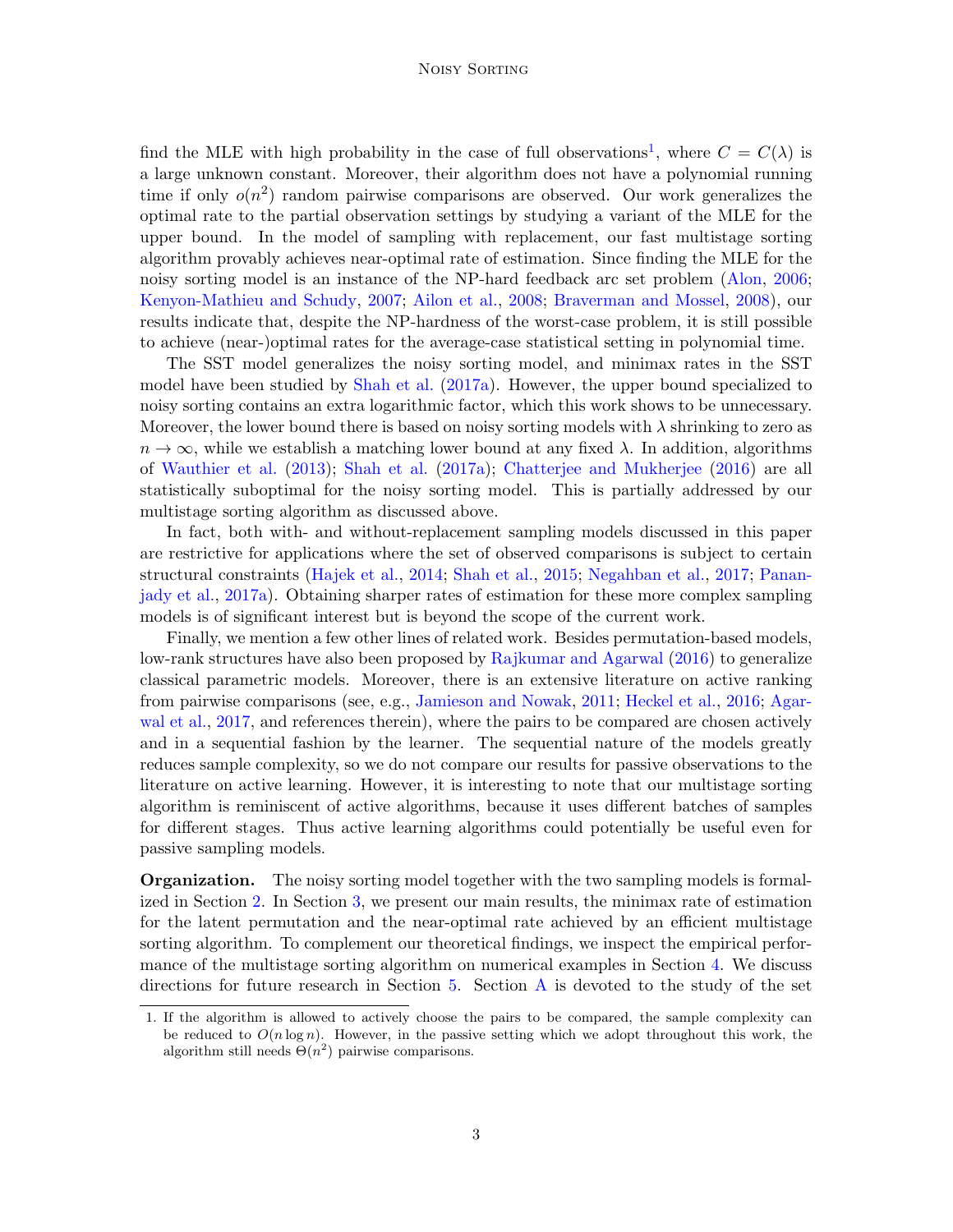of permutations equipped with the Kendall tau distance. Proofs of the main results are provided in Section [B.](#page-16-0)

**Notation.** For a positive integer n, let  $[n] = \{1, \ldots, n\}$ . For a finite set S, we denote its cardinality by |S|. Given  $a, b \in \mathbb{R}$ , let  $a \wedge b = \min(a, b)$  and  $a \vee b = \max(a, b)$ . We use C and c, possibly with subscripts, to denote universal positive constants that may change at each appearance. For two sequences  ${u_n}_{n=1}^{\infty}$  and  ${v_n}_{n=1}^{\infty}$ , we write  $u_n \lesssim v_n$  if there exists a universal constant  $C > 0$  such that  $u_n \leq Cv_n$  for all n. We define the relation  $u_n \gtrsim v_n$ analogously, and write  $u_n \simeq v_n$  if both  $u_n \lesssim v_n$  and  $u_n \gtrsim v_n$  hold. Let  $\mathfrak{S}_n$  denote the symmetric group on [n], i.e., the set of permutations  $\pi : [n] \to [n]$ .

### <span id="page-3-0"></span>2. Problem formulation

The noisy sorting model can be formulated as follows. Fix an unknown permutation  $\pi^* \in \mathfrak{S}_n$ which determines the underlying order of n items. More precisely,  $\pi^*$  orders the items from the weakest to the strongest, so that item i is the  $\pi^*(i)$ -th weakest among the n items. For a fixed, possibly unknown  $\lambda \in (0, 1/2)$ , we define a class of matrices

$$
\mathfrak{M}_n(\lambda) = \left\{ M \in [0,1]^{n \times n} : M_{i,i} = \frac{1}{2}, M_{i,j} \ge \frac{1}{2} + \lambda \text{ if } i > j, M_{i,j} \le \frac{1}{2} - \lambda \text{ if } i < j \right\},\
$$

where  $\mathbf{1}_n$  is the *n*-dimensional all-ones vector. In addition, we define a special matrix  $M_n^*(\lambda) \in \mathfrak{M}_n(\lambda)$  by

$$
[M_n^*(\lambda)]_{i,j} = \begin{cases} 1/2 + \lambda & \text{if } i > j, \\ 1/2 - \lambda & \text{if } i < j, \\ 1/2 & \text{if } i = j. \end{cases}
$$

Note that  $M_n^*(\lambda)$  satisfies strong stochastic transitivity but other matrices  $M \in \mathfrak{M}_n(\lambda)$  may not. Though this observation plays a crucial role in the design of efficient algorithms, our statistical results hold for general matrices in  $\mathfrak{M}_n(\lambda)$ .

To model pairwise comparisons, fix  $M \in \mathfrak{M}_n(\lambda)$  and let  $M_{\pi^*(i), \pi^*(i)}$  denote the prob-ability that items i beats item j when they are compared<sup>[2](#page-3-1)</sup>, so that a stronger item beats a weaker item with probability at least  $\frac{1}{2} + \lambda$ . As a result,  $\lambda$  captures the signal-to-noise ratio of our problem and our minimax results explicitly capture the dependence in this key parameter.

#### 2.1. Sampling models

In the noisy sorting model, suppose that for each (unordered) pair  $(i, j)$  with  $i \neq j$ , we observe the outcomes of  $N_{i,j} (= N_{j,i})$  comparisons between them, and item i wins a comparison against item j with probability  $M_{\pi^*(i),\pi^*(j)}$  independently. The set  $\{N_{i,j}\}_{i\leq j}$  of  $\binom{n}{2}$  $\binom{n}{2}$ nonnegative integers is determined by certain sampling models described below. We allow  $N_{i,j}$  to be zero, which means that i and j are not compared. We collect sufficient statistics into a matrix  $A \in \mathbb{R}^{n \times n}$  consisting of outcomes of pairwise comparisons, by defining  $A_{i,j}$ to be the number of times item i beats item j among the  $N_{i,j}$  comparisons between i and

<span id="page-3-1"></span><sup>2.</sup> The diagonal entries of  $M$  are inessential in the model as an item is not compared to itself, and they are set to 1/2 only for concreteness.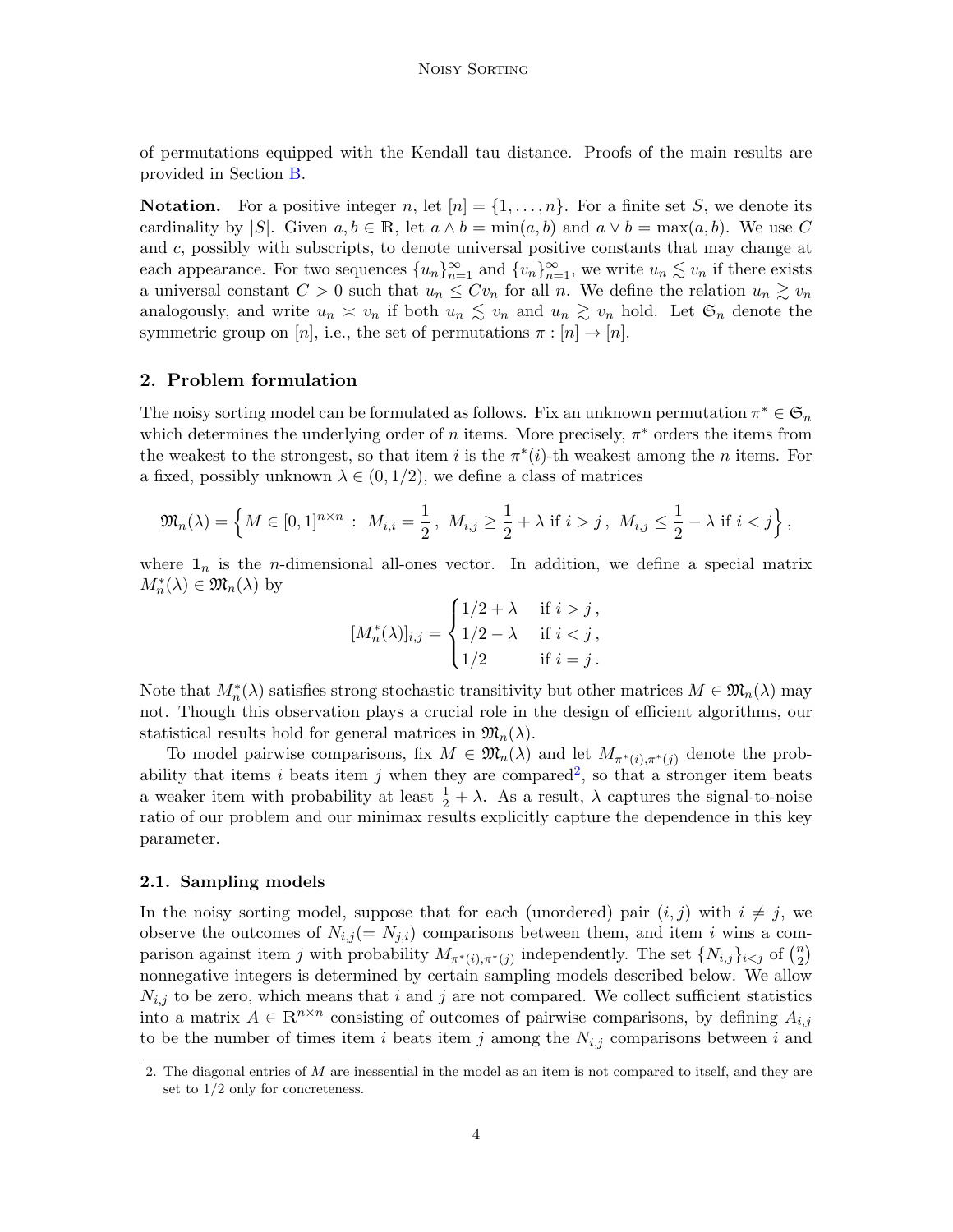#### Noisy Sorting

j. In particular, we have  $A_{i,j} + A_{j,i} = N_{i,j} = N_{j,i}$  for  $i \neq j$  and  $A_{i,i} = 0$ . Our goal is to aggregate the results of pairwise comparisons to estimate  $\pi^*$ , the underlying order of items.

In the full observation setup of [Braverman and Mossel](#page-11-2) [\(2008\)](#page-11-2), we have  $N_{i,j} = 1$  for each pair  $(i, j)$  and the total number of observations is  $N := \sum_{i < j} N_{i,j} = \binom{n}{2}$  $n \choose 2$ . Instead, we are interested here in the regime where the total number of observations  $N$  is much smaller than  $\binom{n}{2}$  $n_2$ ). We study the following two sampling models in this work:

- <span id="page-4-0"></span> $(O_1)$  Sampling without replacement. In this sampling model, instead of observing all the pairwise comparisons, we observe each pair with probability  $p \in (0,1]$  independently. Hence each  $N_{i,j} \sim \text{Ber}(p)$  is a Bernoulli random variable with parameter p, and in expectation we have  $N' := p\binom{n}{2}$  $n \choose 2$  observations in total.
- <span id="page-4-1"></span> $(O_2)$  Sampling with replacement. We observe N pairwise comparisons between the items, sampled uniformly and independently with replacement from the  $\binom{n}{2}$  $n \choose 2$  pairs.

In the sequel, we study the noisy sorting model with either of the above two sampling models. In particular, the minimax rates of estimating  $\pi^*$  coincide for the two sampling models if  $p\binom{n}{2}$  $\binom{n}{2} \asymp N$ , i.e., if the expected number of observations are of the same order.

#### 2.2. Measures of performance

Having discussed the sampling and comparison models, we turn to the distance used to measure the difference between the underlying permutation  $\pi^*$  and an estimated permutation  $\hat{\pi}$ . Among various distances defined on the symmetric group, we consider primarily the *Kendall tau distance*, i.e., the number of *inversions* (or discordant pairs) between permutations, defined as

$$
d_{\mathsf{KT}}(\pi,\sigma) = \sum_{(i,j):\sigma(i) < \sigma(j)} \mathbb{1}\big(\pi(i) > \pi(j)\big)
$$

for  $\pi, \sigma \in \mathfrak{S}_n$ . Note that  $0 \leq d_{\mathsf{KT}}(\pi, \sigma) \leq {n \choose 2}$  $n_2$ ). The Kendall tau distance between two permutations is a natural metric on  $\mathfrak{S}_n$ , and it is equal to the minimum number of adjacent transpositions required to change from one permutation to another [\(Knuth,](#page-12-11) [1998\)](#page-12-11). A closely related distance on  $\mathfrak{S}_n$  is the  $\ell_1$ -distance, also known as Spearman's footrule, defined as

$$
\|\pi - \sigma\|_1 = \sum_{i=1}^n |\pi(i) - \sigma(i)|
$$

for  $\pi, \sigma \in \mathfrak{S}_n$ . It is well known [\(Diaconis and Graham,](#page-12-12) [1977\)](#page-12-12) that

<span id="page-4-2"></span>
$$
d_{\mathsf{KT}}(\pi,\sigma) \le \|\pi - \sigma\|_1 \le 2d_{\mathsf{KT}}(\pi,\sigma). \tag{2.1}
$$

Hence the rates of estimation in the two distances coincide. Another distance on  $\mathfrak{S}_n$  we use is the  $\ell_{\infty}$ -distance, defined as

$$
\|\pi-\sigma\|_{\infty}=\max_{i\in[n]}\,|\pi(i)-\sigma(i)|\,.
$$

Note that unlike existing literature on ranking from pairwise comparisons where metrics on the probability parameters are studied, we employ here distances that measure how far an item is from its true ranking.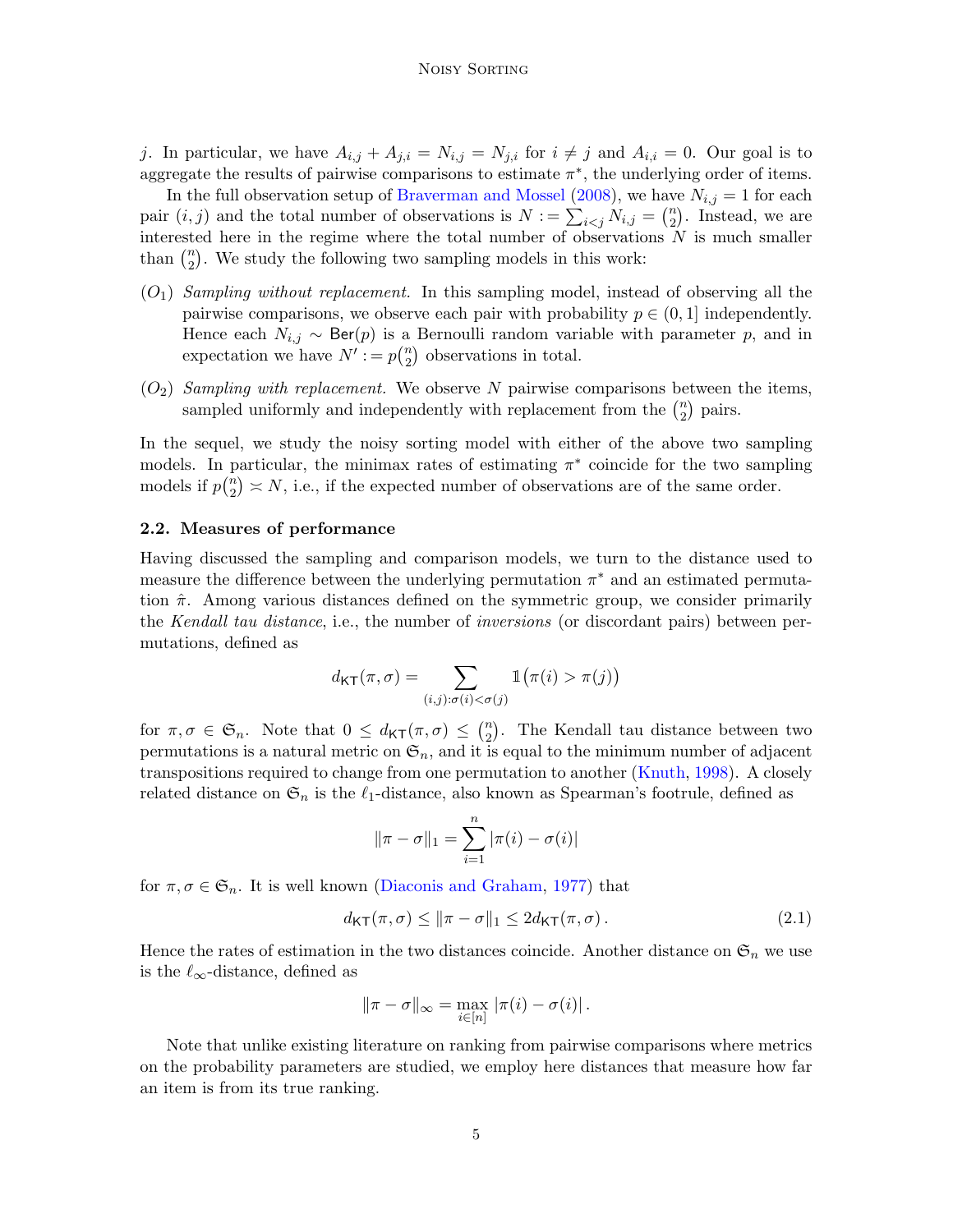# <span id="page-5-0"></span>3. Main results

In this section, we state our main results. Specifically, we establish the minimax rates of estimating  $\pi^*$  in the Kendall tau distance (and thus in  $\ell_1$  distance) for noisy sorting under both sampling models  $(O_1)$  $(O_1)$  $(O_1)$  and  $(O_2)$ . The minimax estimator that we propose is intractable in general and we complement our results with an efficient estimator of  $\pi^*$  which achieves near-optimal rates in both the Kendall tau and the  $\ell_{\infty}$ -distance, under the sampling model  $(O_2)$  $(O_2)$  $(O_2)$ .

#### 3.1. Minimax rates of noisy sorting

Under the noisy sorting model with latent permutation  $\pi^* \in \mathfrak{S}_n$  and matrix of probabilities  $M \in \mathfrak{M}_n(\lambda)$ , we determine the minimax rate of estimating  $\pi^*$  in the following theorem. We assume that  $\lambda$  is given in this section for simplicity; an efficient procedure of estimating  $\lambda$  is presented in Section [3.2.](#page-6-0) Let  $\mathbb{E}_{\pi^*,M}$  denote the expectation with respect to the probability distribution of the observations in the noisy sorting model with underlying permutation  $\pi^* \in \mathfrak{S}_n$  and matrix of probabilities  $M \in \mathfrak{M}_n(\lambda)$ , in either sampling model.

<span id="page-5-1"></span>**Theorem 1** Fix  $\lambda \in (0, \frac{1}{2} - c]$  where c is a universal positive constant. It holds that

$$
\min_{\tilde{\pi}} \max_{\substack{\pi^* \in \mathfrak{S}_n \\ M \in \mathfrak{M}_n(\lambda)}} \mathbb{E}_{\pi^*,M}[d_{\mathsf{KT}}(\tilde{\pi}, \pi^*)] \asymp \left\{ \begin{array}{ll} \frac{n^3}{N'\lambda^2} \wedge n^2, & \text{in sampling model } (O_1), \\ \frac{n^3}{N\lambda^2} \wedge n^2, & \text{in sampling model } (O_2), \end{array} \right.
$$

where the minimum is taken minimized over all permutation estimators  $\tilde{\pi} \in \mathfrak{S}_n$  that are measurable with respect to the observations.

The theorem establishes the minimax rates for noisy sorting, including the case of partial observations and weak signals. The upper bounds in fact hold with high probability as shown in Theorem [7.](#page-17-0) If the expected numbers of observations in the two sampling models  $(O_1)$  $(O_1)$  $(O_1)$  and  $(O_2)$  are of the same order, i.e.,  $N' = p\binom{n}{2}$  $\binom{n}{2} \times N$ , then the two rates coincide. In this sense, the two sampling models are statistically equivalent. In sampling model  $(O_1)$  $(O_1)$  $(O_1)$ , if  $p = 1$  and  $\lambda$  is larger than a constant, then the rate of order n recovers the upper bound proved by [Braverman and Mossel](#page-11-2) [\(2008\)](#page-11-2).

Note in particular the absence of logarithmic factor in the rates. Naively bounding the metric entropy of  $\mathfrak{S}_n$  by  $\log |\mathfrak{S}_n| \simeq n \log n$  actually yields a superfluous logarithmic term in the upper bound. To avoid it, we employ the maximum likelihood estimator over an appropriately chosen  $\varepsilon$ -net of  $\mathfrak{S}_n$ , discussed in detail in Section [B.1.](#page-17-1) In addition, we study the doubling dimension of  $\mathfrak{S}_n$ ; see the discussion after Proposition [3.](#page-14-6) Closing this logarithmic gap for other problems involving latent permutations [\(Collier and Dalalyan,](#page-12-6) [2016;](#page-12-6) [Flammarion et al.,](#page-12-13) [2016;](#page-12-13) [Shah et al.,](#page-14-3) [2017a;](#page-14-3) [Pananjady et al.,](#page-13-7) [2017b\)](#page-13-7) remains an open question.

The technical assumption  $\lambda \leq 1/2 - c$  $\lambda \leq 1/2 - c$  $\lambda \leq 1/2 - c$  in Theorem 1 is very mild, because we are interested in the "noisy" sorting model (meaning that the pairwise comparisons are noisy, or equivalently that  $\lambda$  is not close to  $\frac{1}{2}$ ). In fact the requirement that  $\lambda$  be bounded away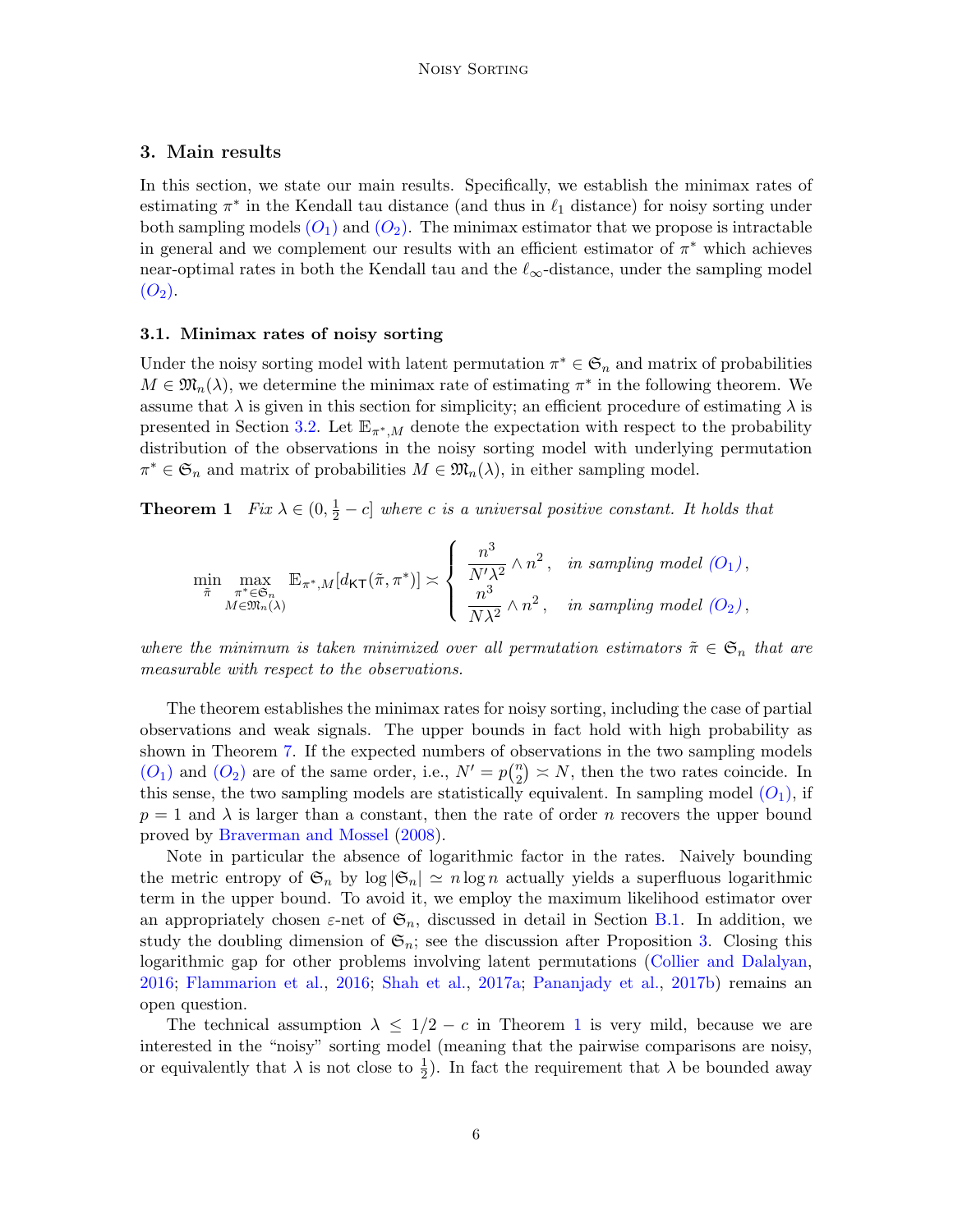from  $\frac{1}{2}$  can be lifted, in which case we establish upper and lower bounds that match up to a logarithmic factor of order log( $1/\Delta$ ), where  $\Delta = 1/2 - \lambda$  (see Section [B\)](#page-16-0).

Finally, we note that the proof of Theorem [1](#page-5-1) holds even in the so-called *semi-random* setting [\(Blum and Spencer,](#page-11-8) [1995;](#page-11-8) [Makarychev et al.,](#page-13-8) [2013\)](#page-13-8), in which observations are generated by one of the random procedures described above, but a "helpful" adversary is allowed to reverse the outcome of any comparison in which a weaker item beat a stronger item. Though these reversals appear benign at first glance, the presence of such an adversary can in fact worsen statistical rates of estimation in more brittle models such as stochastic block models and the related broadcast tree model [\(Moitra et al.,](#page-13-9) [2016\)](#page-13-9). Our results indicate that no such degradation occurs for the rates of estimation in the noisy sorting problem.

#### <span id="page-6-0"></span>3.2. Efficient multistage sorting

The minimax upper bound in Theorem [1](#page-5-1) is established using a computationally prohibitive estimator, so we now introduce an efficient estimator of the underlying permutation that can be computed in time  $\tilde{O}(n^2)$ . In this section, we prove theoretical guarantees for this estimator under the noisy sorting model with probability matrix  $M = M_n^*(\lambda)$  and observations sampled with replacement according to  $(O_2)$  $(O_2)$  $(O_2)$  when  $\lambda$  is bounded away from zero by a universal constant. No polynomial-time algorithm was previously known to achieve near-optimal rates even in this simplified setting when  $o(n^2)$  pairwise comparisons are observed.

Since we aim to prove guarantees up to constants, we may assume that we have  $2N$ pairwise comparisons, and split them into two independent samples, each containing N pairwise comparisons. The first sample is used to estimate the parameter  $\lambda$  and the second one is used to estimate the permutation  $\pi^*$ .

First, we introduce a fairly simple estimator  $\lambda$  of  $\lambda$  that can be described informally as follows: first sort in increasing order the items according to the number of wins. Then for any pair  $(i, j)$  for which item i is ranked  $n/2$  positions higher than item j, it is very likely that item *i* is stronger than item *j* so that it beats item *j* with probability  $\frac{1}{2} + \lambda$ . We then average the  $\text{Ber}(\frac{1}{2} + \lambda)$  variables over all such pairs to obtain an estimator  $\hat{\lambda}$  of  $\lambda$ . More formally, we further split the first sample into two subsamples, each containing  $N/2$ pairwise comparisons. Denote by  $A'_{i,j}$  and  $A''_{i,j}$  the number of wins item i has against item j in the first and second subsample, respectively. The estimator  $\lambda$  is given by the following procedure:

- 1. For each  $i \in [n]$ , associate with item i a score  $S_i = \sum_{j=1}^n A'_{i,j}$ .
- 2. Construct a permutation  $\tilde{\pi}$  by sorting the scores  $S_i$  in increasing order, i.e.,  $\tilde{\pi}$  is chosen so that  $\tilde{\pi}(i) < \tilde{\pi}(j)$  if  $S_i \leq S_j$ , with ties broken arbitrarily.

3. Define 
$$
\hat{\lambda} = \frac{2}{N} {n \choose 2} {n/2 \choose 2}^{-1} \sum_{\tilde{\pi}(i) - \tilde{\pi}(j) > \frac{n}{2}} A''_{i,j} - \frac{1}{2}.
$$

Given the estimator  $\hat{\lambda}$ , we now describe a multistage procedure to estimate the permutation  $\pi^*$ . To recover the underlying order of items, it is equivalent to estimate the row sums  $\sum_{j=1}^n M_{\pi^*(i),\pi^*(j)}$  which we call scores of the items, because the scores are increasing linearly if the items are placed in order. Initially, for each  $i \in [n]$ , we estimate the score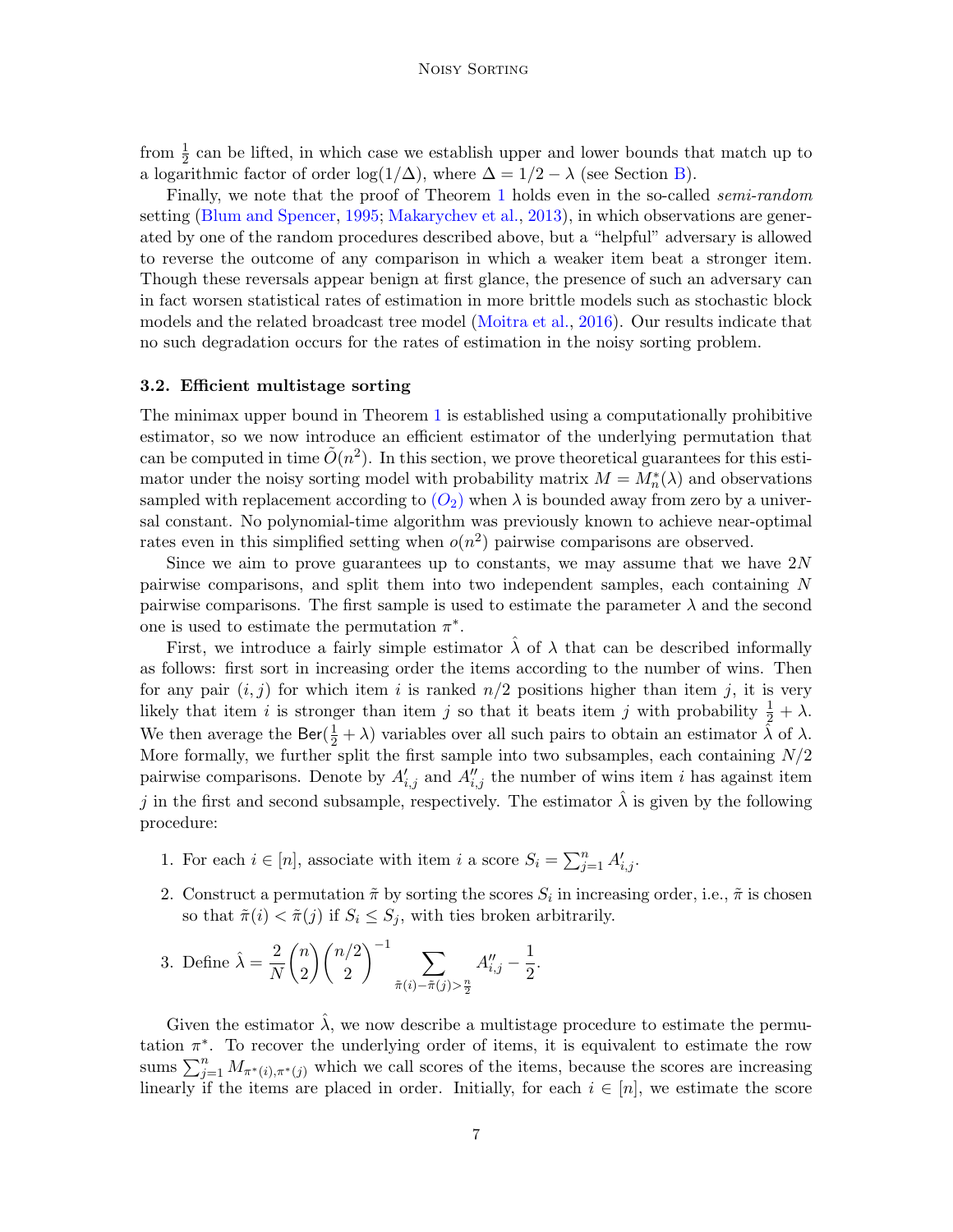#### Noisy Sorting

of item i by the number of wins item i has. If item i has a much higher score than item j in the first stage, then we are confident that item is stronger than item j. Hence in the second stage, we can estimate  $M_{\pi^*(i),\pi^*(j)}$  by  $\frac{1}{2}+\hat{\lambda}$ , which is very close to the truth. For those pairs that we are not certain about,  $M_{\pi^*(i),\pi^*(j)}$  is still estimated by its empirical version. The variance of each score is thus greatly reduced in the second stage, thereby yielding a more accurate order of the items. Then we iterate this process to obtain finer and finer estimates of the scores and the underlying order.

To present the Multistage Sorting (MS) algorithm formally, let us fix a positive integer T which is the number of stages of the algorithm. We further split the second sample into T subsamples each containing  $N/T$  pairwise comparisons<sup>[3](#page-7-0)</sup>. Similar to the data matrix A for the full sample, for  $t \in [T]$  we define a matrix  $A^{(t)} \in \mathbb{R}^{n \times n}$  by setting  $A_{i,j}^{(t)}$  to be the number of wins item i has against item j in the t-th sample. The MS algorithm proceeds as follows:

- 1. For each  $i \in [n]$ , define  $I^{(0)}(i) = [n]$ ,  $I^{(0)}_{-}(i) = \emptyset$  and  $I^{(0)}_{+}(i) = \emptyset$ . For  $0 \le t \le T$ , we use  $I^{(t)}(i)$  to denote the set of items j whose ranking relative to i has not been determined by the algorithm at stage t.
- 2. At the t-th stage where  $t \in [T]$ , compute the score  $S_i^{(t)}$  $i^{(i)}$  of item *i*:

$$
S_i^{(t)} = \frac{Tn(n-1)}{2N} \sum_{j \in I^{(t-1)}(i)} A_{i,j}^{(t)} + \sum_{j \in I_{-}^{(t-1)}(i)} \left(\frac{1}{2} + \hat{\lambda}\right) + \sum_{j \in I_{+}^{(t-1)}(i)} \left(\frac{1}{2} - \hat{\lambda}\right).
$$

3. Let  $C_0$  and  $C_1$  be sufficiently large universal constants<sup>[4](#page-7-1)</sup>. If it holds that

<span id="page-7-2"></span>
$$
|I^{(t-1)}(i)| \ge C_1 n^2 \frac{T}{N} \log(nT), \qquad (3.1)
$$

then we set the threshold

$$
\tau_i^{(t)} = (10 + 2C_0)n\sqrt{|I^{(t-1)}(i)|TN^{-1}\log(nT)},
$$

and define the sets

$$
I_{-}^{(t)}(i) = \{j \in [n] : S_j^{(t)} - S_i^{(t)} < -\tau_i^{(t)}\},
$$
  
\n
$$
I_{+}^{(t)}(i) = \{j \in [n] : S_j^{(t)} - S_i^{(t)} > \tau_i^{(t)}\}, \text{ and}
$$
  
\n
$$
I^{(t)}(i) = [n] \setminus (I_{-}^{(t)}(i) \cup I_{+}^{(t)}(i)).
$$

If [\(3.1\)](#page-7-2) does not hold, then we define  $I^{(t)}(i) = I^{(t-1)}(i)$ ,  $I^{(t)}_{-}(i) = I^{(t-1)}_{-}(i)$  and  $I^{(t)}_{+}(i) =$  $I_{+}^{(t-1)}(i).$ 

4. After repeating Step 2 and 3 for  $t = 1, \ldots, T$ , output a permutation  $\hat{\pi}^{\text{MS}}$  by sorting the scores  $S_i^{(T)}$  $\hat{\pi}^{(T)}$  in increasing order, i.e.,  $\hat{\pi}^{\text{MS}}$  is chosen so that  $\hat{\pi}^{\text{MS}}(i) < \hat{\pi}^{\text{MS}}(j)$  if  $S_i^{(T)} \leq S_j^{(T)}$ j with ties broken arbitrarily.

<span id="page-7-0"></span><sup>3.</sup> We assume without loss of generality that  $T$  divides  $N$  to ease the notation.

<span id="page-7-1"></span><sup>4.</sup> Determined according to Lemma [10](#page-23-0) and Lemma [11](#page-24-0) respectively.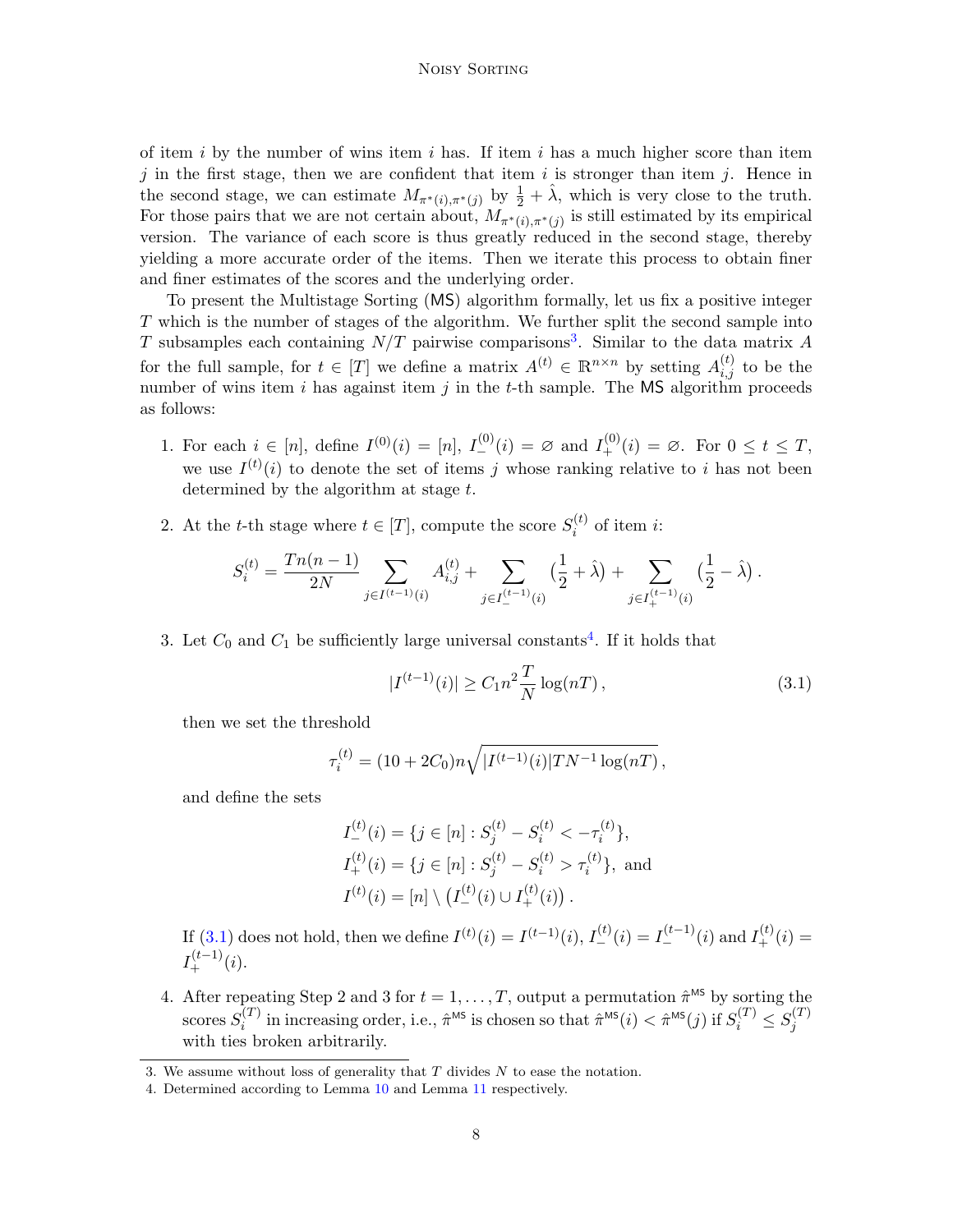It is clear that the time complexity of each stage of the algorithm is  $O(n^2)$ . Take  $T =$  $\log \log n$  so that the overall time complexity of the MS algorithm is only  $O(n^2 \log \log n)$ . Our main result in this section is the following guarantee on the performance of the estimator  $\hat{\pi}^{\text{MS}}$  given by the MS algorithm.

<span id="page-8-1"></span>**Theorem 2** Suppose that  $N \geq Cn \log n$  for a sufficiently large constant  $C > 0$  and that  $M = M_n^*(\lambda)$  where  $\lambda \in [c, \frac{1}{2})$  for a constant  $c > 0$ . Then, under the noisy sorting model with sampling model  $(O_2)$  $(O_2)$  $(O_2)$ , the following holds. With probability at least  $1 - n^{-7}$ , the MS algorithm with  $T = |\log \log n|$  stages outputs an estimator  $\hat{\pi}^{\text{MS}}$  that satisfies

$$
\|\hat{\pi}^{\text{MS}} - \pi^*\|_{\infty} \lesssim \frac{n^2}{N} (\log n) \log \log n
$$

and

$$
d_{\mathsf{KT}}(\hat{\pi}^{\mathsf{MS}}, \pi^*) \lesssim \frac{n^3}{N}(\log n) \log \log n.
$$

Note that the second statement follows from the first one together with [\(2.1\)](#page-4-2). Indeed, we have

$$
d_{\mathsf{KT}}(\hat{\pi}^{\mathsf{MS}}, \pi^*) \leq \|\hat{\pi}^{\mathsf{MS}} - \pi^*\|_1 \leq n \|\hat{\pi}^{\mathsf{MS}} - \pi^*\|_{\infty} \lesssim \frac{n^3}{N} (\log n) \log \log n,
$$

which is optimal up to a polylogarithmic factor in the regime where  $\lambda$  is bounded away from 0 according to Theorem [1](#page-5-1) (and Theorem [8\)](#page-21-0). Therefore, the MS algorithm achieves significant computational efficiency while sacrificing little in terms of statistical performance. On the downside, it is limited to the noisy sorting model where  $M = M_n^*(\lambda)$ —this assumption is necessary to exploit strong stochastic transitivity—and our analysis does not account for the dependence in  $\lambda$ .

Furthermore, although we only consider model  $(O_2)$  $(O_2)$  $(O_2)$  of sampling with replacement in this section, the MS algorithm can be easily modified to handle model  $(O_1)$  $(O_1)$  $(O_1)$  of sampling without replacement. It is much more challenging to prove analogous theoretical guarantees in this case, because we cannot split the observations into independent samples. In Section [4,](#page-8-0) however, we provide empirical evidence showing that the MS estimator has very similar performance for the two sampling models.

Our algorithm bears comparison with the algorithm proposed by [Braverman and Mossel](#page-11-2) [\(2008\)](#page-11-2). Their algorithm—which works in the full observation case  $N = \binom{n}{2}$  $n_2^2$  —achieves the statistically optimal rate in time  $O(n^C)$ , where C is a large positive constant depending on  $\lambda$ . Though our algorithm's statistical performance falls short of the optimal rate by a polylogarithmic factor, it runs in time  $O(n^2 \log \log n)$  and works in the partial observation setting as long as  $N \gtrsim n \log n$ . Note by way of comparison that Theorem [8](#page-21-0) indicates that no procedure achieves nontrivial recovery unless  $N \gg n$ .

# <span id="page-8-0"></span>4. Simulations

To support our theoretical findings in Section [3.2,](#page-6-0) we implement the MS algorithm on synthetic instances generated from the noisy sorting model. For simplicity, we take  $\lambda = 0.25$ and set  $\hat{\lambda} = \lambda$  in the algorithm. Theorem [2](#page-8-1) predicts a scaling  $n^3 N^{-1} (\log n) \log \log n$  of the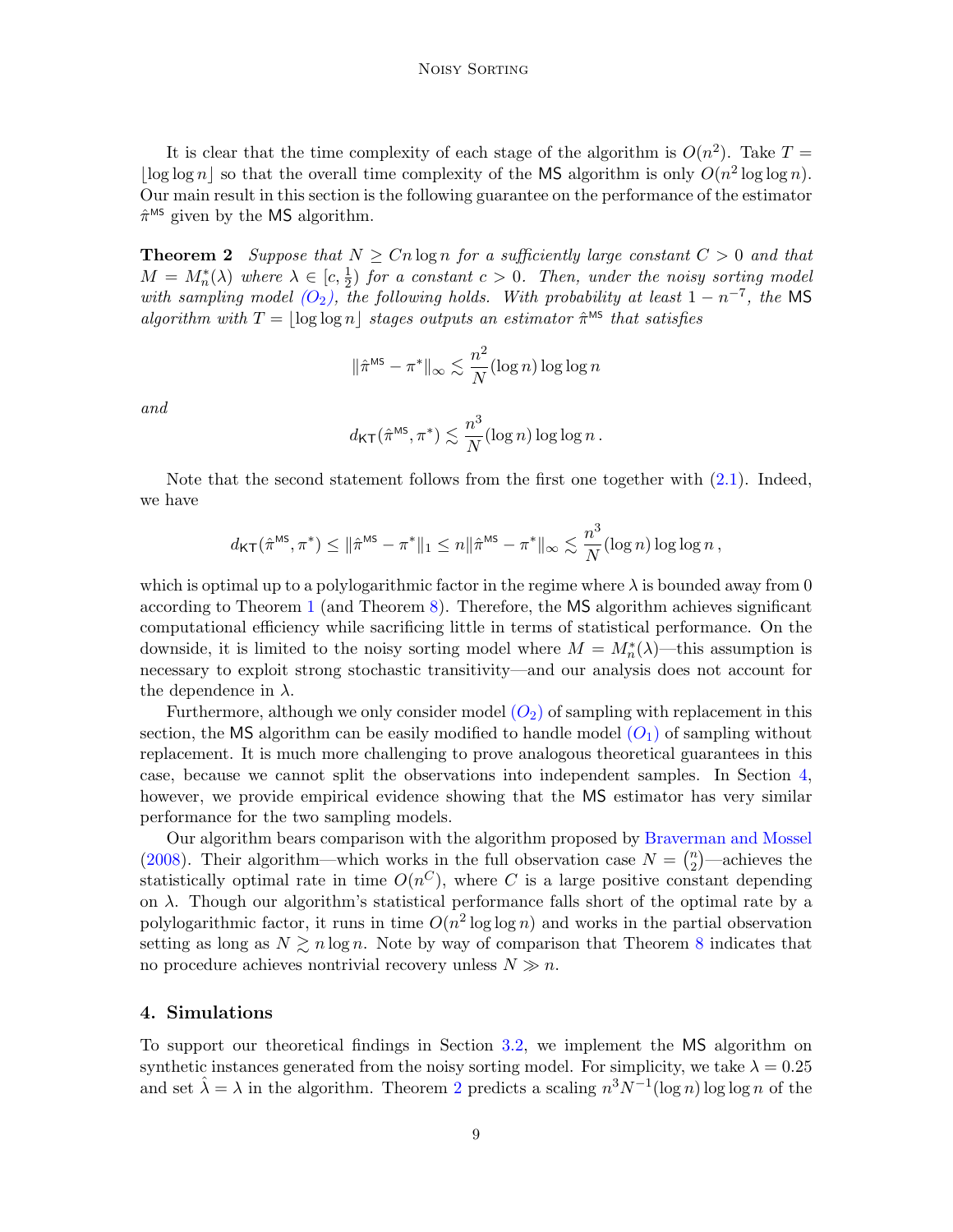estimation error in the Kendall tau distance for model  $(O_2)$  $(O_2)$  $(O_2)$  of sampling with replacement, where  $n$  is the number of items and  $N$  is the number of pairwise comparisons. This rate is optimal up to a polylogarithmic factor according to Theorem [8.](#page-21-0)



<span id="page-9-0"></span>Figure 1: Estimation errors  $d_{\mathsf{KT}}(\hat{\pi}^{\text{MS}}, \pi^*)$  for the observations sampled with and without replacement. Left:  $N = p\binom{n}{2}$  $\binom{n}{2} = 0.1 \binom{n}{2}$  $n \choose 2$  and *n* ranging from 1,000 to 10,000; Right:  $n = 10,000$  and  $N = p\binom{n}{2}$  $n_2$ ) ranging from  $0.1\binom{n}{2}$  $\binom{n}{2}$  to  $0.01\binom{n}{2}$  $\binom{n}{2}$ .

In Figure [1,](#page-9-0) we plot estimation errors  $d_{\mathsf{KT}}(\hat{\pi}^{\text{MS}}, \pi^*)$  averaged over 10 instances generated from the model. In the left plot, we let n range from 1,000 to 10,000 and set  $N = 0.1\binom{n}{2}$  $\binom{n}{2}$ . For this choice of N, Theorem [2](#page-8-1) predicts that  $d_{\mathsf{KT}}(\hat{\pi}^{\text{MS}}, \pi^*) = \tilde{O}_{\mathbb{P}}(n)$  and we indeed observe a near-linear scaling in that plot. In the right plot, we fix  $n = 10,000$  and let the proportion of observed entries,  $\alpha = N/(n \choose 2)$  $n<sub>2</sub>$  $n<sub>2</sub>$  $n<sub>2</sub>$ ) range from .01 to .1. For this choice of parameters, Theorem 2 predicts that  $d_{\mathsf{KT}}(\hat{\pi}^{\text{MS}}, \pi^*) \leq C_n \alpha^{-1}$  (recall that here *n* is fixed), and we clearly observe a sublinear relation between  $d_{\mathsf{KT}}(\hat{\pi}^{\text{MS}}, \pi^*)$  and  $\alpha^{-1}$ . Note that this does not contradict the lower bound since the latter is stated up to constants.

Moreover, the MS algorithm can be easily modified to work for the without replacement model  $(O_1)$  $(O_1)$  $(O_1)$ . Namely, given the partially observed pairwise comparisons, we assign each comparison to one of the samples  $1, \ldots, T$  uniformly at random, independent of all the other assignments. After splitting the whole sample into  $T$  subsamples, we execute the MS algorithm as in the previous case. In Figure [1,](#page-9-0) we take  $p = N/(n^2)$  $n_2$  and plot the estimation errors for sampling without replacement, which closely follow the errors for observations sampled with replacement. Therefore, although it seems difficult to prove analogous guarantees on the performance of the MS algorithm applied to the without replacement model, empirically the algorithm performs very similarly for the two sampling models.

To gain further intuition about the MS algorithm, we consider the set  $I^{(t)}(i)$  defined in the algorithm. At stage t of the algorithm, the set  $I^{(t)}(i)$  consists of all indices j for which we are not certain about the relative order of item  $i$  and item  $j$ . The proof of Theorem [2](#page-8-1) essentially shows that the uncertainty set  $I^{(t)}(i)$  is shrinking as the algorithm proceeds. To verify this intuition, in Figure [2](#page-10-1) we plot the uncertainty regions

$$
\mathcal{R}^{(t)} := \left\{ (i, j) \in [n]^2 : i \in [n], j \in I^{(t)}(i) \right\}
$$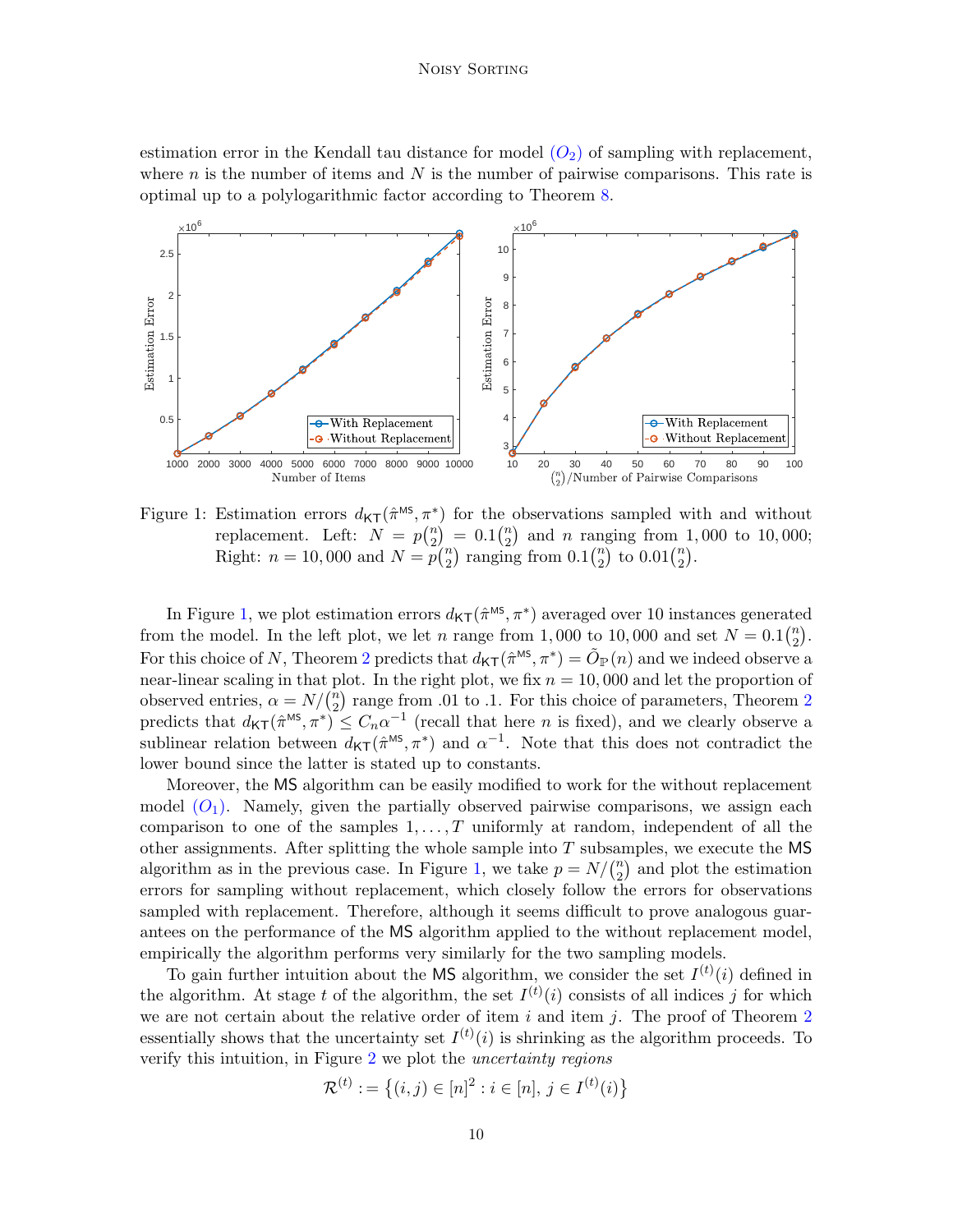

<span id="page-10-1"></span>Figure 2: The uncertainty regions  $\mathcal{R}^{(t)}$  at stages  $t = 1, 2, 3$  of the MS algorithm. The two axes represent the indices of the items. A black pixel at  $(i, j)$  indicates that  $(i, j) \in \mathcal{R}^{(t)}$ , i.e., the algorithm is not certain about the relative order of item i and item  $j$  at stage  $t$ . A white pixel indicates the opposite.

at stages  $t = 1, 2, 3$  of the MS algorithm, for  $n = 10,000$  and  $N = \binom{n}{2}$  $n/2$ ). The items are ordered according to  $\pi^* = id$  for visibility of the region. As exhibited in the plots, the uncertainty region is indeed shrinking as the algorithm proceeds.

# <span id="page-10-0"></span>5. Discussion and open problems

In this work, we focused on minimax estimation of the latent permutation  $\pi^*$ . Viewing  $M=\frac{1}{2}$  $\frac{1}{2} \mathbf{1}_n \mathbf{1}_n^\top$  as the null hypothesis and  $M \in \mathfrak{M}_n(\lambda)$  as the alternative hypothesis, a natural question is to establish the minimax detection level of the signal strength  $\lambda$  in the hypothesis testing framework.

Moreover, we proved that the minimax rates for the noisy sorting problem do not involve any extra logarithmic factors even in the case of partial observations. For more complex models involving permutations (see, e.g. [Collier and Dalalyan,](#page-12-6) [2016;](#page-12-6) [Flammarion et al.,](#page-12-13) [2016;](#page-12-13) [Shah et al.,](#page-14-3) [2017a;](#page-14-3) [Pananjady et al.,](#page-13-7) [2017b;](#page-13-7) [Shah et al.,](#page-14-7) [2017b\)](#page-14-7), however, there are logarithmic gaps between current upper and lower bounds. According to the discussion after Proposition [3,](#page-14-6) the logarithmic gaps do not necessarily stem from the unknown permutation, so it would be interesting to close these gaps or study whether they exist because of other aspects of the richer models.

For the MS algorithm, it remains an open question whether analogous upper bounds can be established for sampling without replacement. We conjecture that this is the case because of the empirical evidence in Section [4.](#page-8-0) More importantly, there are still statisticalcomputational gaps unresolved for the general noisy sorting model where  $M \in \mathfrak{M}_n(\lambda)$ , for the SST model of [Shah et al.](#page-14-3) [\(2017a\)](#page-14-3) and for the seriation model of [Flammarion et al.](#page-12-13) [\(2016\)](#page-12-13). It would be interesting to know if the ideas behind the MS algorithm could help tighten the gaps.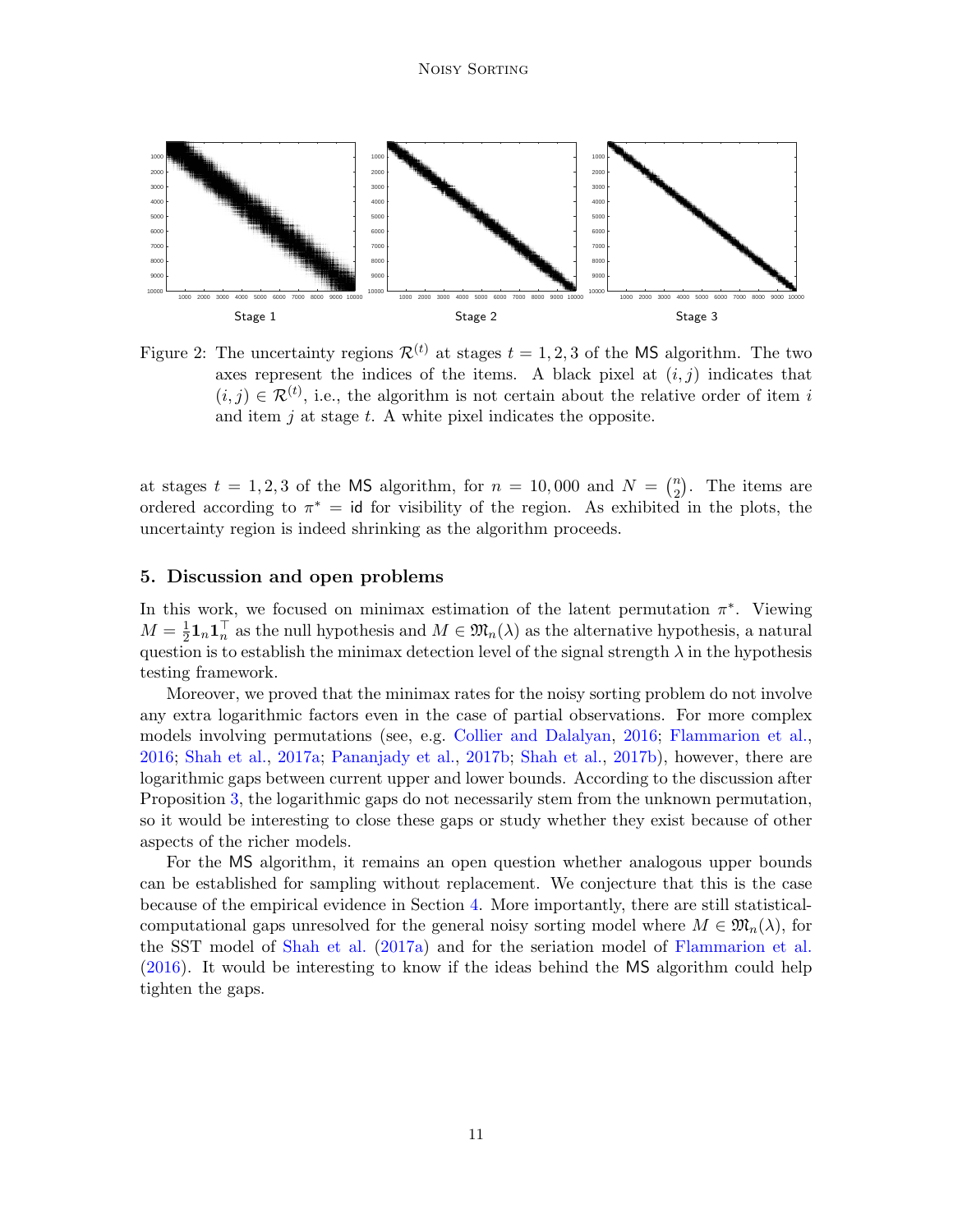# Acknowledgments.

C.M. and P.R. were visiting the Simons Institute for the Theory of Computing while part of this work was done. C.M. thanks Martin J. Wainwright and Ashwin Pananjady for help discussions. C.M. was supported in part by NSF CAREER DMS-1541099 and NSF DMS-1541100. J.W. is supported in part by NSF Graduate Research Fellowship DGE-1122374. P.R. is supported in part by grants NSF DMS-1712596, NSF DMS-TRIPODS-1740751, DARPA W911NF-16-1-0551, ONR N00014-17-1-2147 and a grant from the MIT NEC Corporation. We thank the anonymous reviewers for their helpful suggestions.

# References

- <span id="page-11-7"></span>A. Agarwal, S. Agarwal, S. Assadi, and S. Khanna. Learning with limited rounds of adaptivity: Coin tossing, multi-armed bandits, and ranking from pairwise comparisons. In Conference on Learning Theory, pages 39–75, 2017.
- <span id="page-11-4"></span>S. Agarwal. On ranking and choice models. In *Proceedings of the Twenty-Fifth International* Joint Conference on Artificial Intelligence, IJCAI'16, pages 4050–4053. AAAI Press, 2016. ISBN 978-1-57735-770-4.
- <span id="page-11-6"></span>N. Ailon, M. Charikar, and A. Newman. Aggregating inconsistent information: Ranking and clustering. J. ACM, 55(5):23:1–23:27, November 2008. ISSN 0004-5411.
- <span id="page-11-5"></span>N. Alon. Ranking tournaments. *SIAM J. Discret. Math.*, 20(1):137–142, January 2006.
- <span id="page-11-10"></span>R. Arratia and L. Gordon. Tutorial on large deviations for the binomial distribution. Bull. Math. Biol., 51(1):125–131, 1989. ISSN 0092-8240.
- <span id="page-11-0"></span>L. Baltrunas, T. Makcinskas, and F. Ricci. Group recommendations with rank aggregation and collaborative filtering. In Proceedings of the Fourth ACM Conference on Recommender Systems, RecSys '10, pages 119–126, New York, NY, USA, 2010. ACM. ISBN 978-1-60558-906-0.
- <span id="page-11-9"></span>A. Barg and A. Mazumdar. Codes in permutations and error correction for rank modulation. IEEE Transactions on Information Theory, 56(7):3158–3165, 2010.
- <span id="page-11-8"></span>A. Blum and J. Spencer. Coloring random and semi-random k-colorable graphs. J. Algorithms, 19(2):204–234, 1995.
- <span id="page-11-1"></span>R. A. Bradley and M. E. Terry. Rank analysis of incomplete block designs. I. The method of paired comparisons. Biometrika, 39:324–345, 1952.
- <span id="page-11-2"></span>M. Braverman and E. Mossel. Noisy sorting without resampling. In *Proceedings of the Nine*teenth Annual ACM-SIAM Symposium on Discrete Algorithms, pages 268–276. ACM, New York, 2008.
- <span id="page-11-3"></span>M. Braverman and E. Mossel. Sorting from noisy information. *arXiv preprint* arXiv:0910.1191, 2009.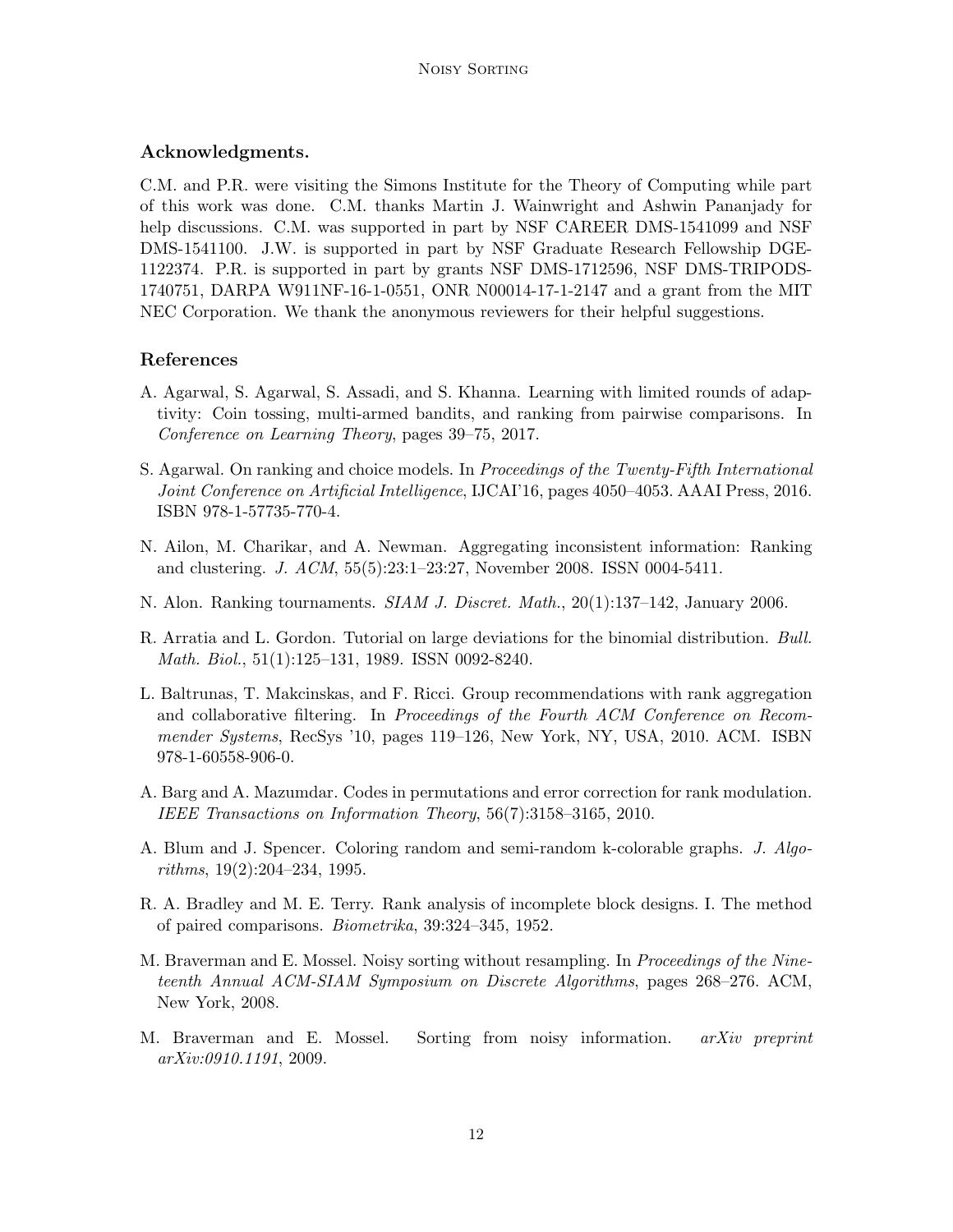- <span id="page-12-2"></span>A. Caplin and B. Nalebuff. Aggregation and social choice: A mean voter theorem. Econometrica,  $59(1):1-23$ , 1991.
- <span id="page-12-8"></span>Sabyasachi Chatterjee and Sumit Mukherjee. On estimation in tournaments and graphs under monotonicity constraints. arXiv preprint arXiv:1603.04556, 2016.
- <span id="page-12-5"></span>Sourav Chatterjee. Matrix estimation by universal singular value thresholding. Ann. Statist., 43(1):177–214, 2015.
- <span id="page-12-6"></span>O. Collier and A. S. Dalalyan. Minimax rates in permutation estimation for feature matching. Journal of Machine Learning Research, 17(6):1–31, 2016.
- <span id="page-12-12"></span>P. Diaconis and R. L. Graham. Spearman's footrule as a measure of disarray. J. Roy. Statist. Soc. Ser. B, 39(2):262–268, 1977.
- <span id="page-12-0"></span>C. Dwork, R. Kumar, M. Naor, and D. Sivakumar. Rank aggregation methods for the web. In Proceedings of the 10th international conference on World Wide Web, pages 613–622. ACM, 2001.
- <span id="page-12-14"></span>W. Feller. An Introduction to Probability Theory and Its Applications, volume 1. Wiley, 1968.
- <span id="page-12-13"></span>N. Flammarion, C. Mao, and P. Rigollet. Optimal rates of statistical seriation.  $arXiv$ preprint arXiv:1607.02435, 2016.
- <span id="page-12-4"></span>B. Hajek, S. Oh, and J. Xu. Minimax-optimal inference from partial rankings. In Advances in Neural Information Processing Systems, pages 1475–1483, 2014.
- <span id="page-12-10"></span>R. Heckel, N. B. Shah, K. Ramchandran, and M. J. Wainwright. Active ranking from pairwise comparisons and when parametric assumptions don't help. arXiv preprint arXiv:1606.08842, 2016.
- <span id="page-12-3"></span>D. R. Hunter. MM algorithms for generalized Bradley-Terry models. Annals of Statistics, pages 384–406, 2004.
- <span id="page-12-9"></span>K. G. Jamieson and R. D. Nowak. Active ranking using pairwise comparisons. In Advances in Neural Information Processing Systems, pages 2240–2248, 2011.
- <span id="page-12-7"></span>C. Kenyon-Mathieu and W. Schudy. How to rank with few errors. In Proceedings of the thirty-ninth annual ACM symposium on Theory of computing, pages 95–103. ACM, 2007.
- <span id="page-12-11"></span>D. E. Knuth. The art of computer programming. Vol. 3. Addison-Wesley, Reading, MA, 1998.
- <span id="page-12-15"></span>L. Le Cam. Asymptotic methods in statistical decision theory. Springer Series in Statistics. Springer-Verlag, New York, 1986. ISBN 0-387-96307-3.
- <span id="page-12-1"></span>T.-Y. Liu. Learning to rank for information retrieval. Foundations and Trends  $\mathbb{R}$  in Information Retrieval, 3(3):225–331, 2009.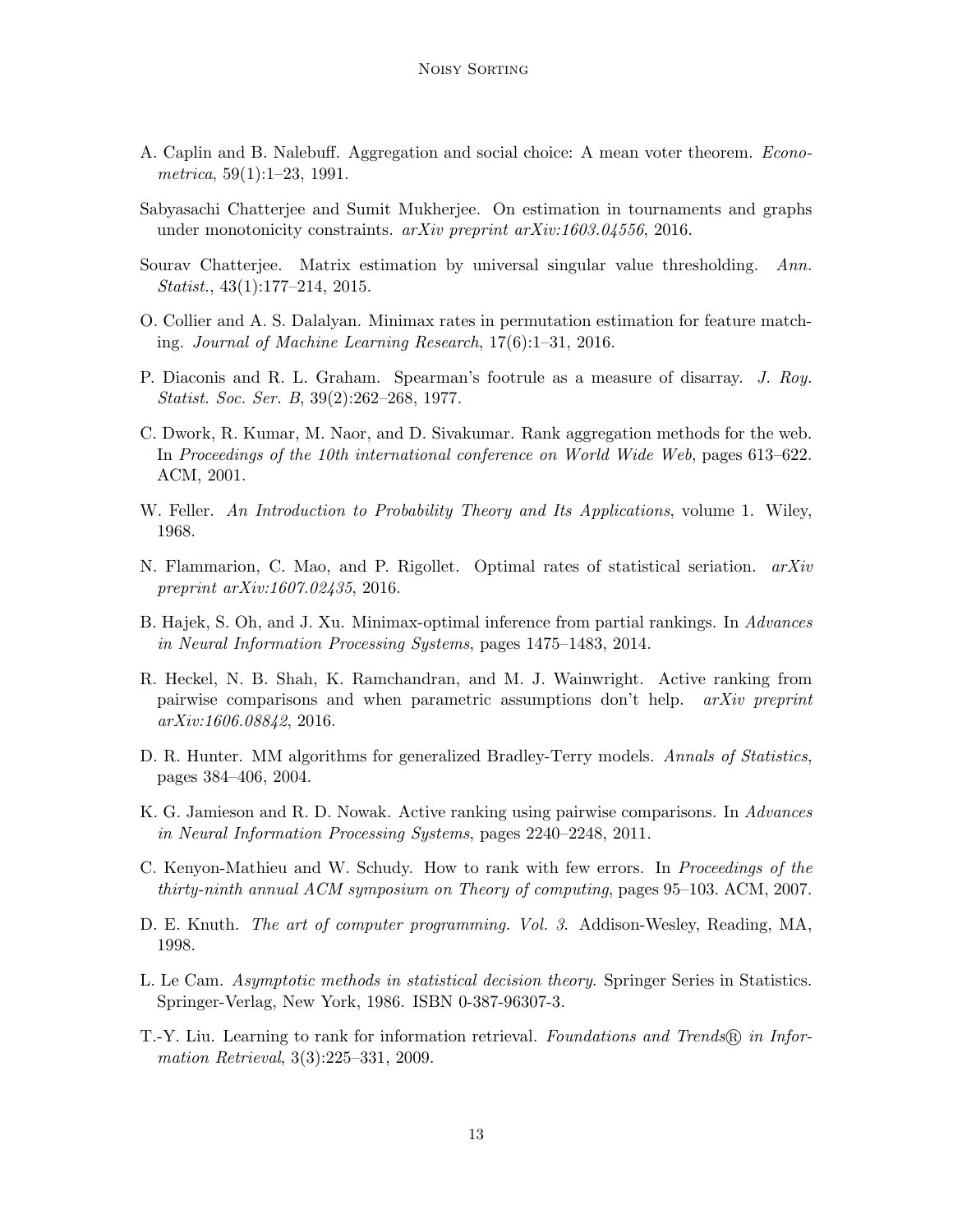- <span id="page-13-0"></span>R. D. Luce. Individual choice behavior: A theoretical analysis. John Wiley & Sons, Inc., New York; Chapman & Hall, Ltd., London, 1959.
- <span id="page-13-11"></span>H. M. Mahmoud. Sorting: A Distribution Theory. Wiley Series in Discrete Mathematics and Optimization. Wiley, 2000.
- <span id="page-13-8"></span>K. Makarychev, Y. Makarychev, and A. Vijayaraghavan. Sorting noisy data with partial information. In Innovations in Theoretical Computer Science, ITCS '13, Berkeley, CA, USA, January 9-12, 2013, pages 515–528, 2013.
- <span id="page-13-12"></span>P. Massart. Concentration inequalities and model selection: Ecole d'Eté de Probabilités de  $Saint-Flour XXXIII - 2003$ . Number no. 1896 in Ecole d'Eté de Probabilités de Saint-Flour. Springer-Verlag, 2007.
- <span id="page-13-10"></span>A. Mazumdar, A. Barg, and G. Zemor. Constructions of rank modulation codes. IEEE transactions on information theory, 59(2):1018–1029, 2013.
- <span id="page-13-9"></span>A. Moitra, W. Perry, and A. S. Wein. How robust are reconstruction thresholds for community detection? In Proceedings of the 48th Annual ACM SIGACT Symposium on Theory of Computing, STOC 2016, Cambridge, MA, USA, June 18-21, 2016, pages 828–841, 2016.
- <span id="page-13-1"></span>S. Negahban, S. Oh, and D. Shah. Iterative ranking from pair-wise comparisons. In Advances in Neural Information Processing Systems, pages 2474–2482, 2012.
- <span id="page-13-3"></span>S. Negahban, S. Oh, and D. Shah. Rank centrality: Ranking from pairwise comparisons. Operations Research, 65(1):266–287, 2016.
- <span id="page-13-4"></span>S. Negahban, S. Oh, K. K. Thekumparampil, and J. Xu. Learning from comparisons and choices. arXiv preprint arXiv:1704.07228, 2017.
- <span id="page-13-5"></span>A. Pananjady, C. Mao, V. Muthukumar, M. J. Wainwright, and T. A. Courtade. Worstcase vs average-case design for estimation from fixed pairwise comparisons.  $arXiv$  preprint arXiv:1707.06217, 2017a.
- <span id="page-13-7"></span>A. Pananjady, M. J. Wainwright, and T. A. Courtade. Denoising linear models with permuted data. arXiv preprint arXiv:1704.07461, 2017b.
- <span id="page-13-2"></span>A. Rajkumar and S. Agarwal. A statistical convergence perspective of algorithms for rank aggregation from pairwise data. In Proceedings of the 31st International Conference on International Conference on Machine Learning - Volume 32, ICML'14, pages I–118–I– 126, 2014.
- <span id="page-13-6"></span>A. Rajkumar and S. Agarwal. When can we rank well from comparisons of  $o(n \log(n))$ non-actively chosen pairs? In Vitaly Feldman, Alexander Rakhlin, and Ohad Shamir, editors, 29th Annual Conference on Learning Theory, volume 49 of Proceedings of Machine Learning Research, pages 1376–1401, Columbia University, New York, New York, USA, 2016. PMLR.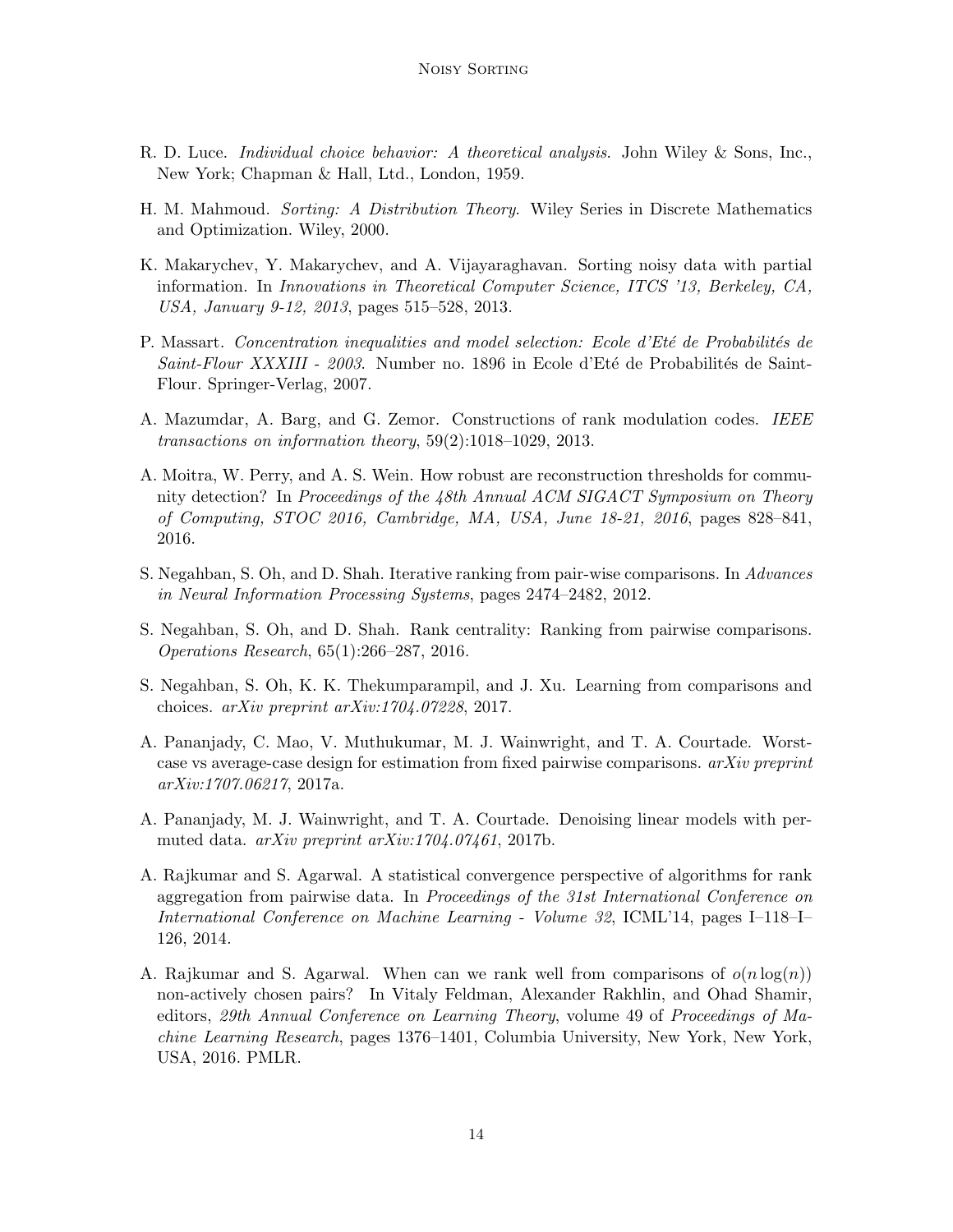- <span id="page-14-2"></span>N. Shah, S. Balakrishnan, J. Bradley, A. Parekh, K. Ramchandran, and M. Wainwright. Estimation from pairwise comparisons: Sharp minimax bounds with topology dependence. In Artificial Intelligence and Statistics, pages 856–865, 2015.
- <span id="page-14-3"></span>N. B. Shah, S. Balakrishnan, A. Guntuboyina, and M. J. Wainwright. Stochastically transitive models for pairwise comparisons: statistical and computational issues. IEEE Trans. Inform. Theory, 63(2):934–959, 2017a.
- <span id="page-14-7"></span>N. B. Shah, S. Balakrishnan, and M. J. Wainwright. Low permutation-rank matrices: Structural properties and noisy completion. arXiv preprint arXiv:1709.00127, 2017b.
- <span id="page-14-1"></span>L. L. Thurstone. A law of comparative judgment. Psychological review, 34(4):273, 1927.
- <span id="page-14-8"></span>A. B. Tsybakov. Introduction to Nonparametric Estimation. Springer Series in Statistics. Springer, 2009.
- <span id="page-14-4"></span>F. Wauthier, M. Jordan, and N. Jojic. Efficient ranking from pairwise comparisons. In International Conference on Machine Learning, pages 109–117, 2013.
- <span id="page-14-0"></span>H. P. Young. Condorcet's theory of voting. American Political Science Review, 82(4): 1231–1244, 1988.

### <span id="page-14-5"></span>Appendix A. The symmetric group and inversions

Before proving the main results for the noisy sorting model, we study the metric entropy of the symmetric group  $\mathfrak{S}_n$  with respect to the Kendall tau distance. Counting permutations subject to constraints in terms of the Kendall tau distance is of theoretical importance and has interesting applications, e.g., in coding theory (see, e.g. [Barg and Mazumdar,](#page-11-9) [2010;](#page-11-9) [Mazumdar et al.,](#page-13-10) [2013\)](#page-13-10). We present the results in terms of metric entropy, which easily applies to the noisy sorting problem and may find further applications in statistical problems involving permutations.

For  $\varepsilon > 0$  and  $S \subseteq \mathfrak{S}_n$ , let  $N(S, \varepsilon)$  and  $D(S, \varepsilon)$  denote respectively the  $\varepsilon$ -covering number and the  $\varepsilon$ -packing number of S with respect to the Kendall tau distance. The following main result of this section provides bounds on the metric entropy of balls in  $\mathfrak{S}_n$ .

<span id="page-14-6"></span>**Proposition 3** Consider the ball  $\mathcal{B}(\pi,r) = {\sigma \in \mathfrak{S}_n : d_{\mathsf{KT}}(\pi,\sigma) \leq r}$  centered at  $\pi \in \mathfrak{S}_n$ with radius  $r \in (0, {n \choose 2})$  ${2 \choose 2}$ . We have that for  $\varepsilon \in (0, r)$ ,

$$
n \log\left(\frac{r}{n+\varepsilon}\right) - 2n \le \log N(\mathcal{B}(\pi,r),\varepsilon) \le \log D(\mathcal{B}(\pi,r),\varepsilon) \le n \log\left(\frac{2n+2r}{\varepsilon}\right) + 2n.
$$

We now discuss some high-level implications of Proposition [3.](#page-14-6) Note that if  $n \leq \varepsilon$  $r \leq \binom{n}{2}$  $\binom{n}{2}$ , the lemma states that the  $\varepsilon$ -metric entropy of a ball of radius r in the Kendall tau distance scales as  $n \log \frac{r}{\varepsilon}$ . In other words, the symmetric group  $\mathfrak{S}_n$  equipped with the Kendall tau metric is a doubling space with doubling dimension  $\Theta(n)$ . One of the main messages of the current work is that although  $\log |\mathfrak{S}_n| = \log(n!) \approx n \log n$ , the intrinsic dimension of  $\mathfrak{S}_n$  is  $\Theta(n)$ , which explains the absence of logarithmic factor in the minimax rate.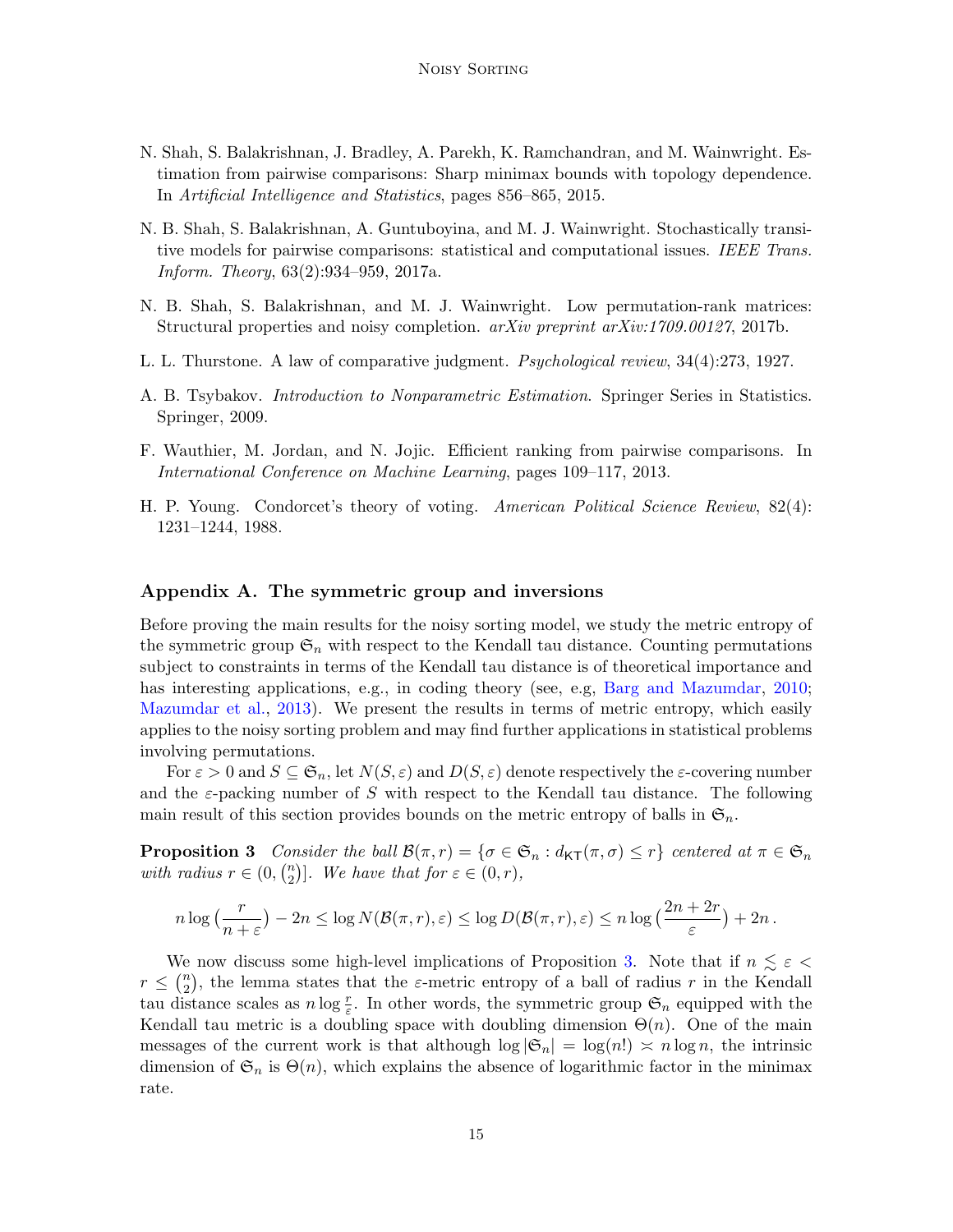To start the proof, we first recall a useful tool for counting permutations, the inversion table. Formally, the inversion table  $b_1, \ldots, b_n$  of a permutation  $\pi \in \mathfrak{S}_n$  is defined by

$$
b_i = \sum_{j:i \pi(j)\big)
$$

for  $i \in [n]$ . Clearly, we have that  $b_i \in \{0, 1, \ldots, n-i\}$  and  $d_{\mathsf{KT}}(\pi, id) = \sum_{i=1}^n b_i$ . It is easy to reconstruct a unique permutation using an inversion table with  $b_i \in \{0, 1, \ldots, n-i\}, i \in [n],$ so the set of inversion tables is bijective to  $\mathfrak{S}_n$  via this relation; see, e.g., [Mahmoud](#page-13-11) [\(2000\)](#page-13-11). We use this bijection to bound the number of permutations that differ from the identity by at most  $k$  inversions. The following lemma appears in a different form in [Barg and](#page-11-9) [Mazumdar](#page-11-9) [\(2010\)](#page-11-9). We provide a simple proof here for completeness.

<span id="page-15-0"></span>**Lemma 4** For  $0 \leq k \leq {n \choose 2}$  $\binom{n}{2}$ , we have that

$$
n\log(k/n)-n\leq \log\left|\left\{\pi\in\mathfrak{S}_n:d_{\mathsf{KT}}(\pi,\mathsf{id})\leq k\right\}\right|\leq n\log(1+k/n)+n.
$$

**Proof** According to the discussion above, the cardinality  $|\{\pi \in \mathfrak{S}_n : d_{\mathsf{KT}}(\pi, \mathsf{id}) \leq k\}|$ , which we denote by L, is equal to the number of inversion tables  $b_1, \ldots, b_n$  where  $b_i \in$  $\{0, 1, \ldots, n-i\}$  such that  $\sum_{i=1}^{n} b_i \leq k$ . On the one hand, if  $b_i \leq \lfloor k/n \rfloor$  for all  $i \in [n]$ , then  $\sum_{i=1}^{n} b_i \leq k$ , so a lower bound on L is given by

$$
L \ge \prod_{i=1}^{n} (\lfloor k/n \rfloor + 1) \wedge (n - i + 1)
$$
  
\n
$$
\ge \prod_{i=1}^{n - \lfloor k/n \rfloor} (\lfloor k/n \rfloor + 1) \prod_{i=n-\lfloor k/n \rfloor + 1}^{n} (n - i + 1)
$$
  
\n
$$
\ge (k/n)^{n-k/n} \lfloor k/n \rfloor!.
$$

Using Stirling's approximation, we see that

$$
\log L \ge n \log(k/n) - (k/n) \log(k/n) + \lfloor k/n \rfloor \log\lfloor k/n \rfloor - \lfloor k/n \rfloor
$$
  
 
$$
\ge n \log(k/n) - n.
$$

On the other hand, if  $b_i$  is only required to be a nonnegative integer for each  $i \in [n]$ , then we can use a standard "stars and bars" counting argument [\(Feller,](#page-12-14) [1968\)](#page-12-14) to get an upper bound of the form

$$
L \leq {n+k \choose n} \leq e^n (1+k/n)^n.
$$

Taking the logarithm finishes the proof.

We are ready to prove Proposition [3.](#page-14-6)

**Proof** [of Proposition [3\]](#page-14-6) The relation between the covering and the packing number is standard.

We employ a standard volume argument to control these numbers. Let  $\mathcal P$  be a 2 $\varepsilon$ packing of  $\mathcal{B}(\pi,r)$  so that the balls  $\mathcal{B}(\sigma,\varepsilon)$  are disjoint for  $\sigma \in \mathcal{P}$ . Moreover, by the triangle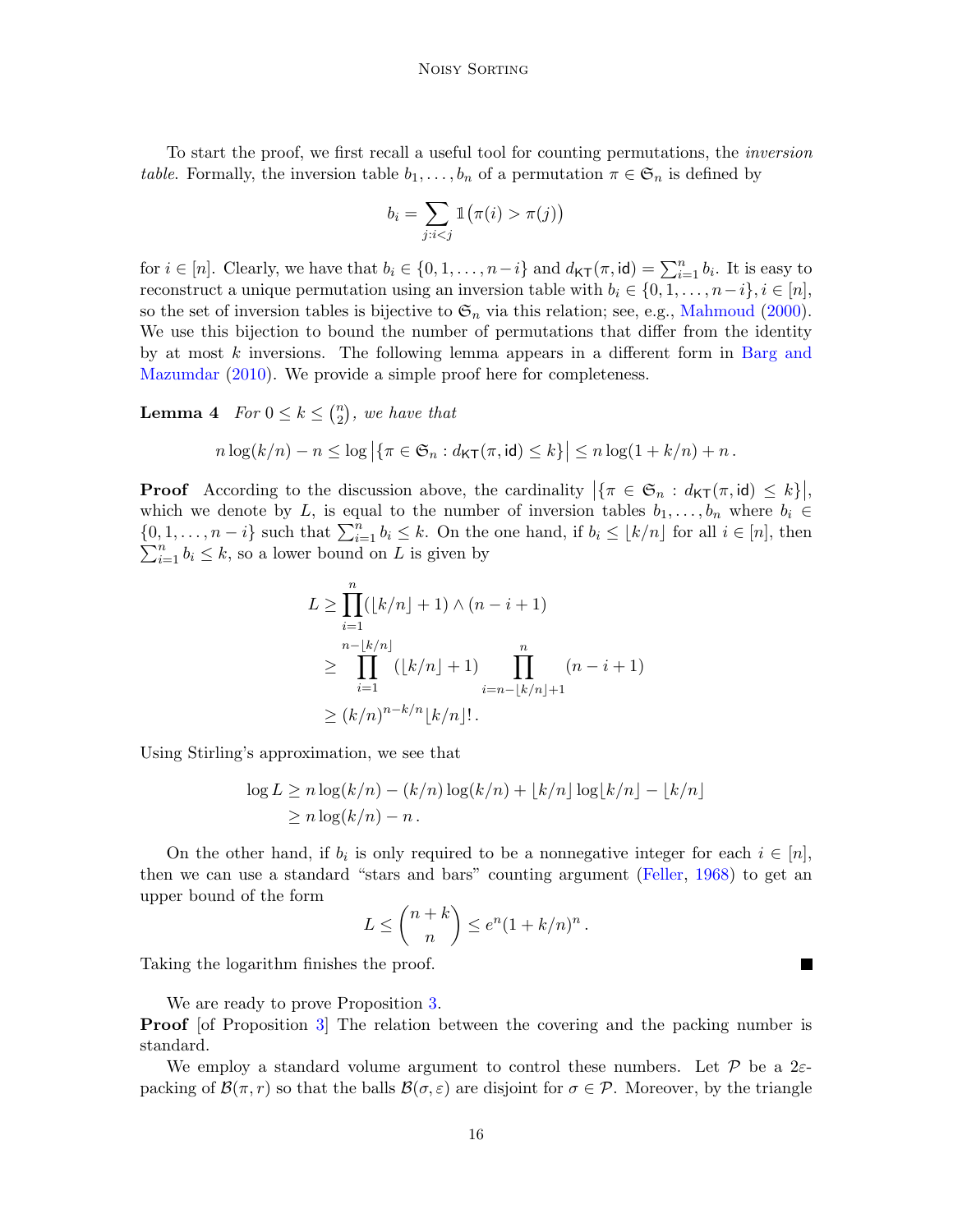inequality,  $\mathcal{B}(\sigma,\varepsilon) \subseteq \mathcal{B}(\pi,r+\varepsilon)$  for each  $\sigma \in \mathcal{P}$ . By the invariance of the Kendall tau distance under composition, Lemma [4](#page-15-0) yields

$$
\log D(\mathcal{B}(\pi, r), 2\varepsilon) \le n \log(1 + r/n) + n - n \log(\varepsilon/n) + n
$$

$$
= n \log \left(\frac{n+r}{\varepsilon}\right) + 2n.
$$

On the other hand, if N is an  $\varepsilon$ -net of  $\mathcal{B}(\pi,r)$ , then the set of balls  $\{\mathcal{B}(\sigma,\varepsilon)\}\sigma\in\mathcal{N}$  covers  $\mathcal{B}(\pi,r)$ . By Lemma [4,](#page-15-0) we obtain

$$
\log N(\mathcal{B}(\pi, r), \varepsilon) \ge \log |\mathcal{B}(\pi, r)| - \log |\mathcal{B}(\sigma, \varepsilon)|
$$
  
\n
$$
\ge n \log(r/n) - n - n \log(1 + \varepsilon/n) - n
$$
  
\n
$$
= n \log \left(\frac{r}{n + \varepsilon}\right) - 2n,
$$

as claimed.

The lower bound on the packing number in Proposition [3](#page-14-6) becomes vacuous when r and  $\varepsilon$  are smaller than n, so we complement it with the following result, which is useful for proving minimax lower bounds.

<span id="page-16-2"></span>**Lemma 5** Consider the ball  $\mathcal{B}(\pi,r)$  where  $r < n/2$ . We have that

$$
\log N(\mathcal{B}(\pi,r),r/4) \ge \frac{r}{5}\log\frac{n}{r}.
$$

**Proof** Without loss of generality, we may assume that  $\pi = id$  and n is even. The sparse Varshamov-Gilbert bound [\(Massart,](#page-13-12) [2007,](#page-13-12) Lemma 4.10) states that there exists a set  $S$  of r-sparse vectors in  $\{0,1\}^{n/2}$ , such that  $\log|\mathcal{S}| \geq \frac{r}{5} \log \frac{n}{r}$  and any two distinct vectors in S are separated by at least  $r/2$  in the Hamming distance. We now map every  $v \in \mathcal{S}$  to a permutation  $\pi \in \mathcal{B}(\mathsf{id}, r)$  by defining

1.  $\pi(2i-1) = 2i-1$  and  $\pi(2i) = 2i$  if  $v(i) = 0$ , and

2. 
$$
\pi(2i-1) = 2i
$$
 and  $\pi(2i) = 2i-1$  if  $v(i) = 1$ ,

for  $i \in [n]$ . Note that  $\pi \in \mathcal{B}(\text{id}, r)$  because  $\pi$  swaps at most r adjacent pairs. Denote by P the image of  $S$  under this mapping. Since the Hamming distance between any two distinct vectors in S is lower bounded by  $r/2$ , we see that  $d_{\mathsf{KT}}(\pi,\sigma) \geq r/2$  for any distinct  $\pi,\sigma \in \mathcal{P}$ . Thus P is an  $r/2$ -packing of  $\mathcal{B}(\mathsf{id}, r)$ . By construction,  $|\mathcal{P}| = |\mathcal{S}| \geq \frac{r}{5} \log \frac{n}{r}$ , so we can use the standard relation  $D(\mathcal{B}(\mathsf{id}, r), r/2) \leq N(\mathcal{B}(\mathsf{id}, r), r/4)$  to complete the proof.

# <span id="page-16-0"></span>Appendix B. Proofs of the main results

This section is devoted to the proofs of our main results. We start with a lemma giving useful tail bounds for the binomial distribution.

<span id="page-16-1"></span>**Lemma 6** Suppose that X has the Binomial distribution  $\text{Bin}(N, p)$  where  $N \in \mathbb{Z}_+$  and  $p \in (0,1)$ . Then for  $r \in (0,p)$  and  $s \in (p,1)$ , we have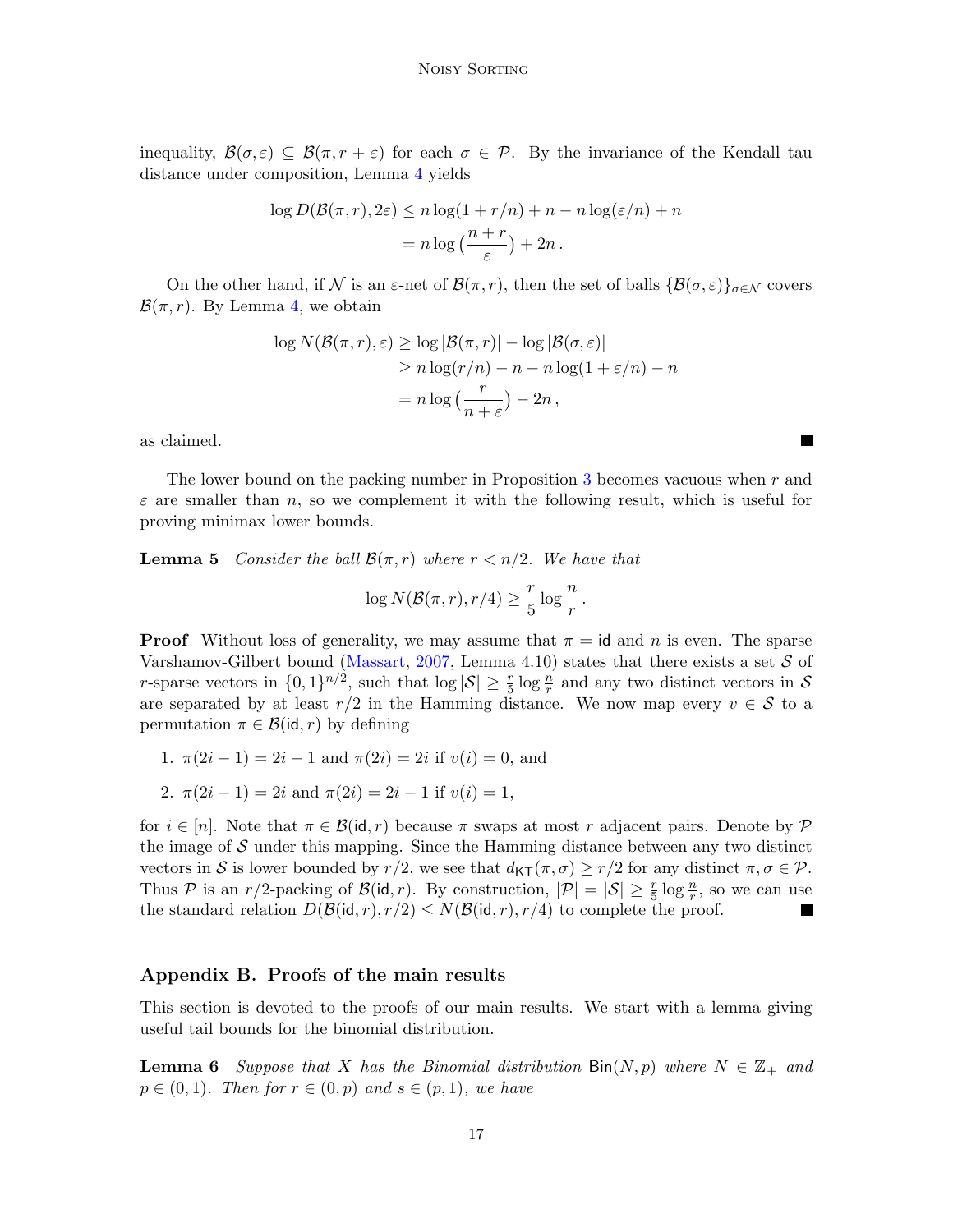1. 
$$
\mathbb{P}(X \le rN) \le \exp\left(-N\frac{(p-r)^2}{2p(1-r)}\right), \text{ and}
$$
  
2. 
$$
\mathbb{P}(X \ge sN) \le \exp\left(-N\frac{(p-s)^2}{2s(1-p)}\right).
$$

**Proof** First, for  $0 < q < p < 1$ , by the definition of the Kullback-Leibler divergence, we have

KL(Ber(p)||Ber(q)) = 
$$
p \log \frac{p}{q} + (1-p) \log \frac{1-p}{1-q} = \int_q^p \left(\frac{p}{x} - \frac{1-p}{1-x}\right) dx
$$
  
= 
$$
\int_q^p \frac{p-x}{x(1-x)} dx \ge \int_q^p \frac{p-x}{p(1-q)} dx = \frac{(p-q)^2}{2p(1-q)}.
$$
 (B.1)

Thus we also have

<span id="page-17-3"></span>
$$
KL\big(\text{Ber}(q) \| \text{Ber}(p)\big) = KL\big(\text{Ber}(1-q) \| \text{Ber}(1-p)\big) \ge \frac{(p-q)^2}{2p(1-q)}.
$$
 (B.2)

Moreover, by Theorem 1 of [Arratia and Gordon](#page-11-10) [\(1989\)](#page-11-10) and symmetry, it holds that

- 1.  $\mathbb{P}(X \leq rN) \leq \exp(-NKL(\text{Ber}(r)||\text{Ber}(p))),$  and
- 2.  $\mathbb{P}(X \geq sN) \leq \exp(-NKL(\text{Ber}(s)||\text{Ber}(p))).$

The claimed tail bounds hence follow from [\(B.1\)](#page-17-2) and [\(B.2\)](#page-17-3).

#### <span id="page-17-1"></span>B.1. Proof of Theorem [1](#page-5-1)

First, to achieve optimal upper bounds, we consider a variant of maximum likelihood estimation. Fix  $\lambda \in (0,1/2), p \in (0,1]$  and define  $\varphi = np^{-1}\lambda^{-2}$  in the case of sampling model  $(O_1)$  $(O_1)$  $(O_1)$ , and  $\varphi = n^3 N^{-1} \lambda^{-2}$  in the case of sampling model  $(O_2)$ . If  $\lambda$  or p is unknown, one may learn these scalar parameters easily from the observations and define  $\varphi$  using the estimated values. For readability, we assume that they are given to avoid these technical complications.

Let P be a maximal  $\varphi$ -packing (and thus a  $\varphi$ -net) of the symmetric group  $\mathfrak{S}_n$  with respect to  $d_{\text{KT}}$ . Consider the following estimator:

<span id="page-17-4"></span>
$$
\hat{\pi} \in \underset{\pi \in \mathcal{P}}{\operatorname{argmax}} \sum_{\pi(i) > \pi(j)} A_{i,j} \,. \tag{B.3}
$$

<span id="page-17-2"></span>ш

It is easy to see that  $\hat{\pi}$  is the MLE of  $\pi^*$  over  $P$ . Such an estimator is often called *sieve* estimator (see, e.g. [Le Cam,](#page-12-15) [1986\)](#page-12-15) in the statistics literature. The estimator  $\hat{\pi}$  satisfies the following upper bounds.

<span id="page-17-0"></span>**Theorem 7** Consider the noisy sorting model with underlying permutation  $\pi^*$  and probability matrix  $M \in \mathfrak{M}_n(\lambda)$  where  $\lambda \in (0, \frac{1}{2})$  $\frac{1}{2}$ ). Then, with probability at least  $1 - e^{-n/8}$ , the estimator  $\hat{\pi}$  defined in [\(B.3\)](#page-17-4) satisfies

$$
d_{\mathsf{KT}}(\hat{\pi}, \pi^*) \lesssim \left\{ \begin{array}{ll} \frac{n}{p\lambda^2} \wedge n^2 & \textit{in model $(O_1)$} \\ \frac{n^3}{N\lambda^2} \wedge n^2 & \textit{in model $(O_2)$} . \end{array} \right.
$$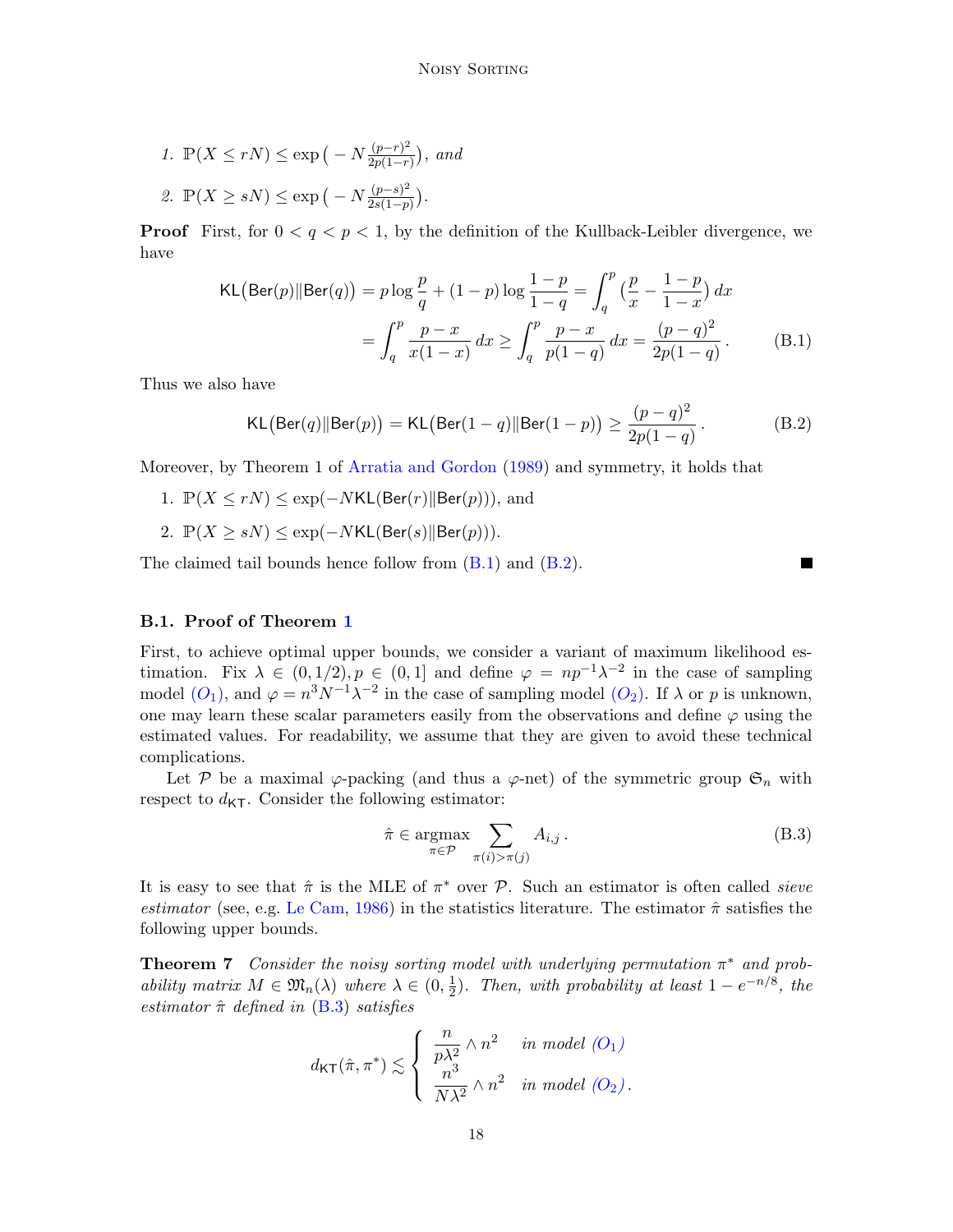By integrating the tail probabilities of the above bounds, we easily obtain bounds on the expectation  $\mathbb{E}[d_{\mathsf{KT}}(\hat{\pi}, \pi^*)]$  of the same order, which then prove the upper bounds in Theorem [1.](#page-5-1) One may wonder whether the rate in Theorem [7](#page-17-0) can be achieved by the MLE  $\check{\pi}$  over  $\mathfrak{S}_n$  defined by

$$
\tilde{\pi} \in \underset{\pi \in \mathfrak{S}_n}{\operatorname{argmax}} \sum_{\pi(i) > \pi(j)} A_{i,j} \, .
$$

Our current techniques only allow us to prove bounds on  $d_{\mathsf{KT}}(\pi, \pi^*)$  that incur an extra factor  $\log(1/p\lambda)$  (resp.  $\log(n^2/N\lambda)$ ) in model  $(O_1)$  $(O_1)$  $(O_1)$  (resp.  $(O_2)$ ). It is unclear whether these logarithmic factors can be removed for the MLE.

**Proof** [of Theorem [7\]](#page-17-0) We assume that  $n$  is lower bounded by a constant without loss of generality, and note that the bounds of order  $n^2$  are trivial. The proof is split into four parts to improve readability.

**Basic setup.** Since  $\mathcal P$  is a maximal  $\varphi$ -packing of  $\mathfrak{S}_n$ , it is also a  $\varphi$ -net and thus there exists  $\tilde{\pi} \in \mathcal{P}$  such that  $\mathfrak{D} := d_{\mathsf{KT}}(\tilde{\pi}, \pi^*) \leq \varphi$ . By definition of  $\hat{\pi}, \sum_{\tilde{\pi}(i) < \hat{\pi}(j)} A_{i,j} \leq \sum_{\tilde{\pi}(i) < \tilde{\pi}(j)} A_{i,j}$ . Canceling concordant pairs  $(i, j)$  under  $\hat{\pi}$  and  $\tilde{\pi}$ , we see that

$$
\sum_{\tilde{\pi}(i) < \tilde{\pi}(j), \tilde{\pi}(i) > \tilde{\pi}(j)} A_{i,j} \leq \sum_{\tilde{\pi}(i) > \tilde{\pi}(j), \tilde{\pi}(i) < \tilde{\pi}(j)} A_{i,j}.
$$

Splitting the summands according to  $\pi^*$  yields that

$$
\sum_{\substack{\hat{\pi}(i) < \hat{\pi}(j), \\ \tilde{\pi}(i) > \tilde{\pi}(j), \\ \pi^*(i) < \pi^*(j) \\ \pi^*(i) < \pi^*(j) \\ \pi^*(i) > \pi^*(j) \\ \pi^*(i) > \pi^*(j) \\ \pi^*(i) > \pi^*(j) \\ \pi^*(i) < \pi^*(j) \\ \pi^*(i) < \pi^*(j) \\ \pi^*(i) < \pi^*(j) \\ \pi^*(i) < \pi^*(j) \\ \pi^*(i) < \pi^*(j) \\ \pi^*(i) < \pi^*(j) \\ \pi^*(i) < \pi^*(j) \\ \pi^*(i) < \pi^*(j) \\ \pi^*(i) < \pi^*(j) \\ \pi^*(i) < \pi^*(j) \\ \pi^*(i) < \pi^*(j) \\ \pi^*(i) < \pi^*(j) \\ \pi^*(i) < \pi^*(j) \\ \pi^*(i) < \pi^*(j) \\ \pi^*(i) < \pi^*(j) \\ \pi^*(i) < \pi^*(j) \\ \pi^*(i) < \pi^*(j) \\ \pi^*(i) < \pi^*(j) \\ \pi^*(i) < \pi^*(j) \\ \pi^*(i) < \pi^*(j) \\ \pi^*(i) < \pi^*(j) \\ \pi^*(i) < \pi^*(j) \\ \pi^*(i) < \pi^*(j) \\ \pi^*(i) < \pi^*(j) \\ \pi^*(i) < \pi^*(j) \\ \pi^*(i) < \pi^*(j) \\ \pi^*(i) < \pi^*(j) \\ \pi^*(i) < \pi^*(j) \\ \pi^*(i) < \pi^*(j) \\ \pi^*(i) < \pi^*(j) \\ \pi^*(i) < \pi^*(j) \\ \pi^*(i) < \pi^*(j) \\ \pi^*(i) < \pi^*(j) \\ \pi^*(i) < \pi^*(j) \\ \pi^*(i) < \pi^*(j) \\ \pi^*(i) < \pi^*(j) \\ \pi^*(i) < \pi^*(j) \\ \pi^*(i) < \pi^*(j) \\ \pi^*(i) < \pi^*(j) \\ \pi^*(i) < \pi^
$$

Since  $A_{i,j} \geq 0$ , we may drop the leftmost term and drop the condition  $\hat{\pi}(i) > \hat{\pi}(j)$  in the rightmost term to obtain that

<span id="page-18-0"></span>
$$
\sum_{\substack{\hat{\pi}(i) < \hat{\pi}(j), \\ \tilde{\pi}(i) > \tilde{\pi}(j), \\ \pi^*(i) > \pi^*(j) \\ \pi^*(i) > \pi^*(j) \\ \pi^*(i) < \pi^*(j) \\ \pi^*(i) < \pi^*(j) \\ \pi^*(i) < \pi^*(j) \\ \pi^*(i) < \pi^*(j) \end{math}
$$
\n
$$
(B.4)
$$

This inequality is crucial to proving that  $\hat{\pi}$  is close to  $\pi^*$  with high probability.

To set up the rest of the proof, we define, for  $\pi \in \mathcal{P}$ ,

$$
L_{\pi} = |\{(i, j) \in [n]^2 : \pi(i) < \pi(j), \tilde{\pi}(i) > \tilde{\pi}(j), \pi^*(i) > \pi^*(j)\}|
$$
\n
$$
= |\{(i, j) \in [n]^2 : \pi(i) > \pi(j), \tilde{\pi}(i) < \tilde{\pi}(j), \pi^*(i) < \pi^*(j)\}|.
$$

Moreover, define the random variables

$$
X_{\pi} = \sum_{\substack{\pi(i) < \pi(j), \\ \tilde{\pi}(i) > \tilde{\pi}(j), \\ \pi^*(i) > \pi^*(j) \\ \pi^*(i) < \pi^*(j) \\ \pi^*(i) < \pi^*(j) \\ \pi^*(i) < \pi^*(j) \\ \pi^*(i) < \pi^*(j) \\ \pi^*(i) < \pi^*(j) \end{aligned} A_{i,j} \text{,} \quad \text{and} \quad Z = \sum_{\substack{\tilde{\pi}(i) < \tilde{\pi}(j), \\ \pi^*(i) > \pi^*(j) \\ \pi^*(i) > \pi^*(j) \\ \pi^*(i) < \pi^*(j) \\ \pi^*(i) < \pi^*(j) \\ \pi^*(i) < \pi^*(j) \\ \pi^*(i) < \pi^*(j) \\ \pi^*(i) < \pi^*(j) \\ \pi^*(i) < \pi^*(j) \\ \pi^*(i) < \pi^*(j) \\ \pi^*(i) < \pi^*(j) \\ \pi^*(i) < \pi^*(j) \\ \pi^*(i) < \pi^*(j) \\ \pi^*(i) < \pi^*(j) \\ \pi^*(i) < \pi^*(j) \\ \pi^*(i) < \pi^*(j) \\ \pi^*(i) < \pi^*(j) \\ \pi^*(i) < \pi^*(j) \\ \pi^*(i) < \pi^*(j) \\ \pi^*(i) < \pi^*(j) \\ \pi^*(i) < \pi^*(j) \\ \pi^*(i) < \pi^*(j) \\ \pi^*(i) < \pi^*(j) \\ \pi^*(i) < \pi^*(j) \\ \pi^*(i) < \pi^*(j) \\ \pi^*(i) < \pi^*(j) \\ \pi^*(i) < \pi^*(j) \\ \pi^*(i) < \pi^*(j) \\ \pi^*(i) < \pi^*(j) \\ \pi^*(i) < \pi^*(j) \\ \pi^*(i) < \pi^*(j) \\ \pi^*(i) < \pi^*(j) \\ \pi^*(i) < \pi^*(j) \\ \pi^*(i) < \pi^*(j) \\ \pi^*(i) < \pi^*(j) \\ \pi^*(i) < \pi^*(j) \\ \pi^*(i) <
$$

We will prove that the random process  $X_{\pi} - Y_{\pi} - Z$  is positive with high probability if  $\pi$ is too far from  $\tilde{\pi}$ . However, [\(B.4\)](#page-18-0) says precisely that  $X_{\hat{\pi}} - Y_{\hat{\pi}} - Z \leq 0$ , so that  $\pi$  must be close to  $\tilde{\pi}$  which is in turn close to  $\pi^*$ .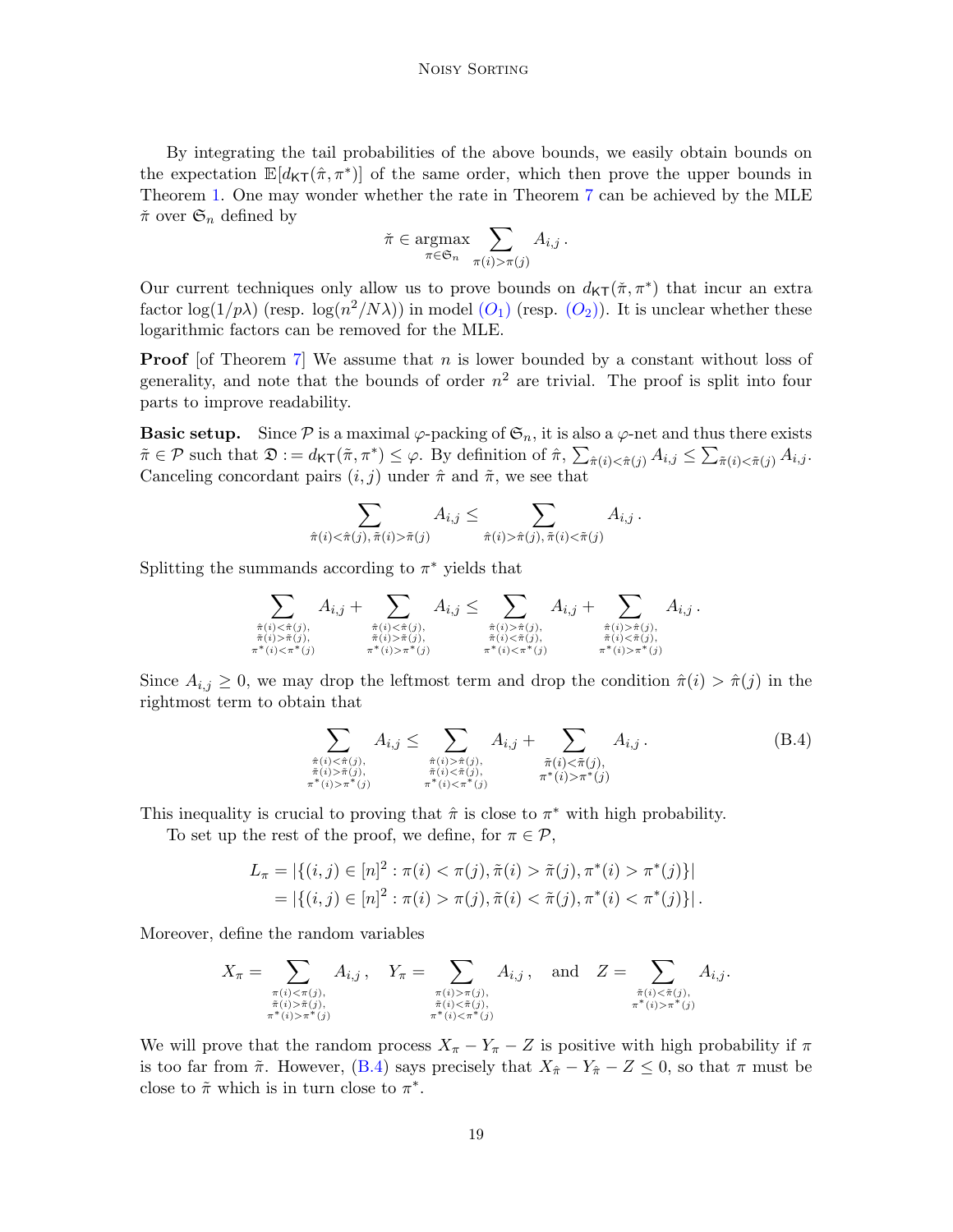The case  $M = M_n^*(\lambda)$  under sampling model  $(O_1)$  $(O_1)$  $(O_1)$ . Consider model  $(O_1)$  of sampling without replacement, and suppose that  $M = M_n^*(\lambda)$  first. For a pair  $(i, j)$  with  $\pi^*(i)$  $\pi^*(j)$ , the entry  $A_{i,j}$  has distribution  $\text{Ber}(p(\frac{1}{2} + \lambda))$ , since item i and item j are compared with probability  $p$  and conditioned on them being compared, item  $i$  wins with probability  $\frac{1}{2} + \lambda$ . Moreover,  $A_{i,j}$  is independent from any other  $A_{k,\ell}$  with  $\pi^*(k) > \pi^*(\ell)$ . Hence  $X_{\pi}$ has distribution  $\text{Bin}(L_\pi, p(\frac{1}{2}+\lambda))$ . Similarly,  $Y_\pi$  has distribution  $\text{Bin}(L_\pi, p(\frac{1}{2}-\lambda))$ , and Z has distribution  $\text{Bin}(\mathfrak{D}, p(\frac{1}{2} + \lambda))$ . Therefore, Lemma [6](#page-16-1) implies that

- 1.  $\mathbb{P}\left(X_{\pi} \leq L_{\pi}p(\frac{1}{2} + \frac{1}{2})\right)$  $(\frac{1}{2}\lambda)$   $\leq$  exp  $(-L_{\pi}p\lambda^2/8)$ , and
- 2.  $\mathbb{P}\left(Y_{\pi} \geq L_{\pi}p\left(\frac{1}{2}-\frac{1}{2}\right)\right)$  $(\frac{1}{2}\lambda)$   $\leq$  exp  $(-L_{\pi}p\lambda^2/8)$ .

Then we have that

<span id="page-19-1"></span><span id="page-19-0"></span>
$$
\mathbb{P}(X_{\pi} - Y_{\pi} \le L_{\pi} p\lambda) \le 2 \exp\left(-L_{\pi} p\lambda^2/8\right). \tag{B.5}
$$

For an integer  $r \in [C\varphi, \binom{n}{2}]$  $\binom{n}{2}$  where C is a sufficiently large constant to be chosen, consider the slice  $S_r = {\pi \in \mathcal{P} : L_{\pi} = r}$ . Note that if  $\pi \in S_r$ , then

$$
d_{\mathsf{KT}}(\pi, \pi^*) = |\{(i, j) : \hat{\pi}(i) < \hat{\pi}(j), \pi^*(i) > \pi^*(j)\}|
$$
\n
$$
\leq |\{(i, j) : \hat{\pi}(i) < \hat{\pi}(j), \tilde{\pi}(i) > \tilde{\pi}(j), \pi^*(i) > \pi^*(j)\}|
$$
\n
$$
+ |\{(i, j) : \tilde{\pi}(i) < \tilde{\pi}(j), \pi^*(i) > \pi^*(j)\}|
$$
\n
$$
= L_{\pi} + d_{\mathsf{KT}}(\tilde{\pi}, \pi^*) \leq r + \varphi. \tag{B.6}
$$

Since P is a  $\varphi$ -packing of  $\mathfrak{S}_n$  and  $\mathcal{S}_r \subseteq \mathcal{P}$ , we see that  $|\mathcal{S}_r|$  is bounded by the  $\varphi$ -packing number of the ball  $\mathcal{B}(\pi^*, r + \varphi)$  in the Kendall tau distance. Therefore, Proposition [3](#page-14-6) gves

$$
\log |\mathcal{S}_r| \le n \log \frac{2n + 2r + 2\varphi}{\varphi} + 2n \le n \log \frac{45r}{\varphi}.
$$

By [\(B.5\)](#page-19-0) and a union bound over  $S_r$ , we see that  $\min_{\pi \in S_r} (X_{\pi} - Y_{\pi}) > cL_{\pi}p$  with probability at least

$$
1 - \exp\left(n\log\frac{45r}{\varphi} + \log 2 - \frac{rp\lambda^2}{8}\right)
$$
  
= 
$$
1 - \exp\left(n\log\frac{45r}{\varphi} + \log 2 - \frac{rn}{8\varphi}\right) \ge 1 - \exp(-2n),
$$

where the inequality holds because  $r/\varphi \geq C$  for a sufficiently large constant C. Then a union bound over integers  $r \in [C\varphi, \binom{n}{2}]$ <sup>n</sup><sub>2</sub>)] yields that  $X_{\pi} - Y_{\pi} > cL_{\pi}p$  for all  $\pi \in \mathcal{P}$  such that  $L_{\pi} \geq C\varphi$  with probability at least  $1 - e^{-n}$ .

Furthermore, since  $Z \sim \text{Bin}(\mathfrak{D}, p(\frac{1}{2} + \lambda))$  and  $\mathfrak{D} \leq \varphi$ , Lemma [6](#page-16-1) gives that

$$
\mathbb{P}(Z \ge 2\varphi p) \le \exp(-\varphi p/4) \le \exp(-n/4).
$$

Combining the bounds on  $X_{\pi} - Y_{\pi}$  and Z, we conclude that with probability at least  $1-e^{-n/8},$ 

$$
X_{\pi} - Y_{\pi} - Z > cC\varphi p - 2\varphi p > 0
$$

for all  $\pi \in \mathcal{P}$  with  $L_{\pi} \geq C\varphi$ , as long as  $C > 2/c$ .

We have seen in [\(B.4\)](#page-18-0) that  $X_{\hat{\pi}} - Y_{\hat{\pi}} - Z \leq 0$ , so  $L_{\hat{\pi}} \leq C\varphi$  on the above event. By [\(B.6\)](#page-19-1),  $d_{\mathsf{KT}}(\hat{\pi}, \pi^*) \leq L_{\hat{\pi}} + \varphi$  on the same event, which completes the proof for the model  $(O_1)$  $(O_1)$  $(O_1)$ .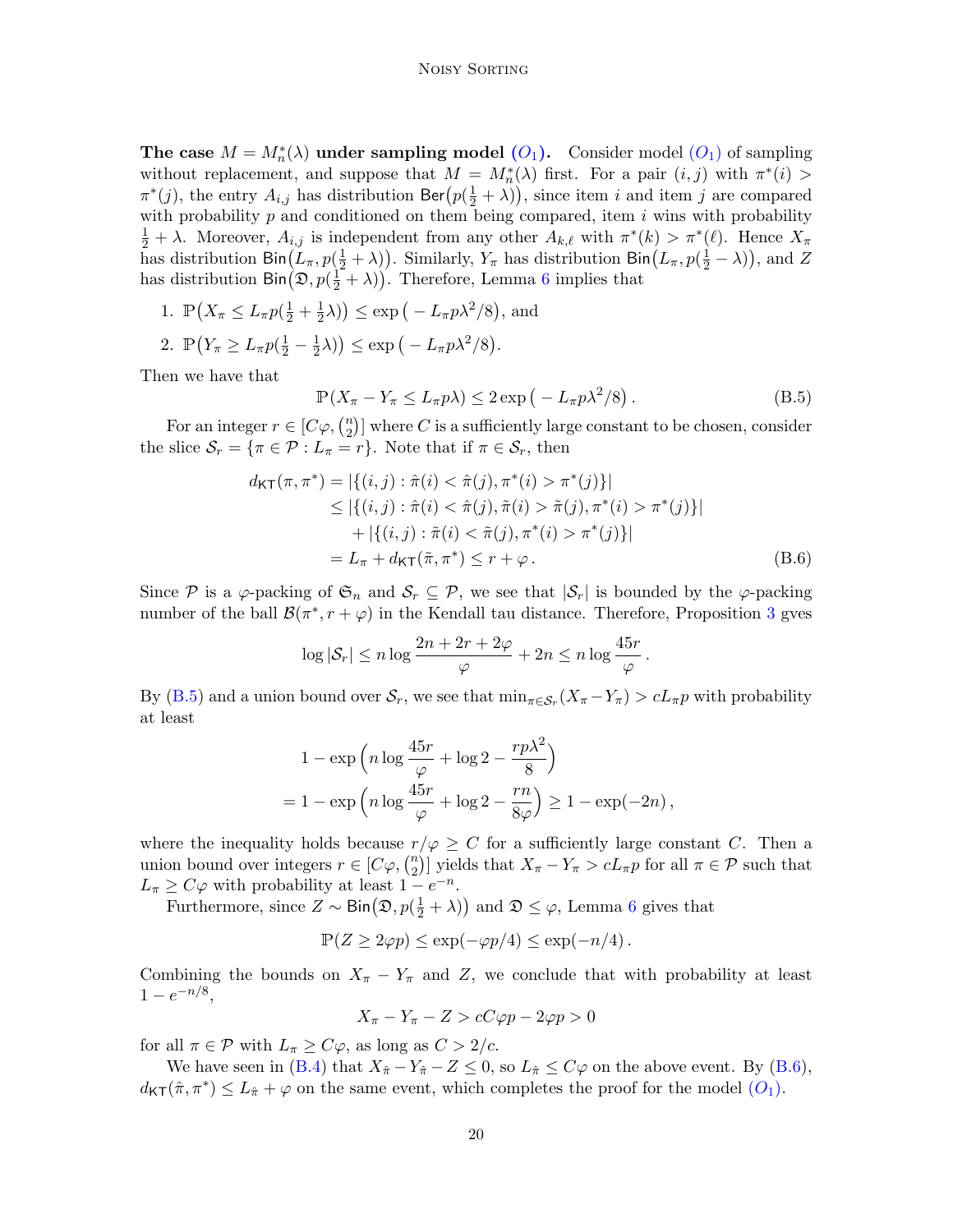The general case under sampling model  $(O_1)$  $(O_1)$  $(O_1)$ . Let us continue to use  $X_{\pi}$ ,  $Y_{\pi}$  and  $Z$  to denote the above random variables under the noisy sorting model  $\mathcal P$  with probability matrix  $M_n^*(\lambda)$ , and use  $\tilde{X}_\pi$ ,  $\tilde{Y}_\pi$  and  $\tilde{Z}$  to denote the corresponding random variables under a general noisy sorting model  $\tilde{\mathcal{P}}$  with  $M \in \mathfrak{M}_n(\lambda)$ . We couple the two models such that:

- 1. The sets of pairs of items being compared are the same (and if a pair is compared multiple times, the multiplicity is also the same);
- 2. For each pair  $(i, j)$  with  $\pi^*(i) > \pi^*(j)$ , if item i beats item j in a comparison in the model  $P$ , then it also beats item j in the corresponding comparison in the model  $P$ .

The second statement can be satisfied because the results of comparisons are Bernoulli random variables and  $M_{\pi^*(i),\pi^*(j)} \geq [M_n^*(\lambda)]_{\pi^*(i),\pi^*(j)}$  for all  $\pi^*(i) > \pi^*(j)$ , by definition. Under this coupling, we always have that  $\tilde{X}_{\pi} \geq X_{\pi}$  and  $\tilde{Y}_{\pi} \leq Y_{\pi}$ , so the above high probability lower bound on  $X_{\pi} - Y_{\pi}$  also holds on  $\tilde{X}_{\pi} - \tilde{Y}_{\pi}$ .

Moreover recall the definition  $\tilde{Z} = \sum_{\tilde{\pi}^{(i)} \leq \tilde{\pi}(j), \atop \pi^*(i) > \pi^*(j)} A_{i,j}$  where  $A_{i,j} \sim \textsf{Ber}(p[M_n^*(\lambda)]_{\pi^*(i), \pi^*(j)})$ . Since  $[M_n^*(\lambda)]_{\pi^*(i),\pi^*(j)} \in (0,1)$ , we can couple a sequence of i.i.d.  $B_{i,j} \sim \text{Ber}(p)$  with the  $A_{i,j}$ 's in such a way that  $B_{i,j} = 1$  whenever  $A_{i,j} = 1$ . Define  $W = \sum_{\substack{\tilde{\pi}(i) < \tilde{\pi}(j) \\ \pi^*(i) > \pi^*(j)}} B_{i,j}$ . Then

we see that  $W \sim Bin(\mathfrak{D}, p)$  and  $W \geq \tilde{Z}$ . Since  $\mathfrak{D} \leq \varphi$ , Lemma [6](#page-16-1) gives

$$
\mathbb{P}(W \ge 2\varphi p) \le \exp(-\varphi p/4) \le \exp(-n/4).
$$

Thus  $\tilde{Z}$  is subject to the same high probability upper bound as  $Z$ . Therefore, the proof for the model  $\mathcal P$  also works to show the desired bound for the model  $\mathcal P$ .

**Sampling model ([O](#page-4-1)<sub>2</sub>).** The proof for model (O<sub>2</sub>) of sampling with replacement is essentially the same, except the part of probability bounds where we assume  $M = M_n^*(\lambda)$ . We now demonstrate the differences in detail. For a single pairwise comparison sampled uniformly from the possible  $\binom{n}{2}$  $\binom{n}{2}$  pairs, the probability that

- 1. the chosen pair  $(i, j)$  satisfies  $\pi(i) < \pi(j)$ ,  $\tilde{\pi}(i) > \tilde{\pi}(j)$  and  $\pi^*(i) > \pi^*(j)$ , and
- 2. item i wins the comparison,

is equal to  $L_{\pi}(\frac{n}{2})$  $\binom{n}{2}$  $^{-1}(\frac{1}{2} + \lambda)$ . By definition,  $X_{\pi}$  is the number of times the above event happens if N independent pairwise comparisons take place, so  $X_{\pi} \sim \text{Bin}(N, L_{\pi} {n \choose 2}^{-1}(\frac{1}{2}+\lambda)).$ 2 Similarly, we have  $Y_{\pi} \sim \text{Bin}(N, L_{\pi}(\frac{n}{2}))$  $\binom{n}{2}^{-1}(\frac{1}{2}-\lambda)$  and  $Z \sim \mathsf{Bin}\big(N, \mathfrak{D}\big(\frac{n}{2}\big)$  $\binom{n}{2}$ <sup>-1</sup> $(\frac{1}{2} + \lambda)$ ). Hence Lemma [6](#page-16-1) gives that

1. 
$$
\mathbb{P}\left(X_{\pi} \leq L_{\pi} N\binom{n}{2}^{-1}(\frac{1}{2} + \frac{1}{2}\lambda)\right) \leq \exp\left(-L_{\pi} N\binom{n}{2}^{-1}\lambda^2/8\right),
$$
  
\n2.  $\mathbb{P}\left(Y_{\pi} \geq L_{\pi} N\binom{n}{2}^{-1}(\frac{1}{2} - \frac{1}{2}\lambda)\right) \leq \exp\left(-L_{\pi} N\binom{n}{2}^{-1}\lambda^2/8\right),$  and  
\n3.  $\mathbb{P}\left(Z \geq 2\varphi N\binom{n}{2}^{-1}\right) \leq \exp\left(-\varphi N\binom{n}{2}^{-1}/4\right).$ 

Note that if we set  $p = N\binom{n}{2}$  $(n<sub>2</sub>)$ <sup>-1</sup>, then the tail bounds above are exactly the same as those for the model  $(O_1)$  $(O_1)$  $(O_1)$ . Therefore, replacing p by  $N\binom{n}{2}$  $\binom{n}{2}^{-1}$  everywhere in the above proof, we then obtain the desired bound for the model  $(O_2)$  $(O_2)$  $(O_2)$ .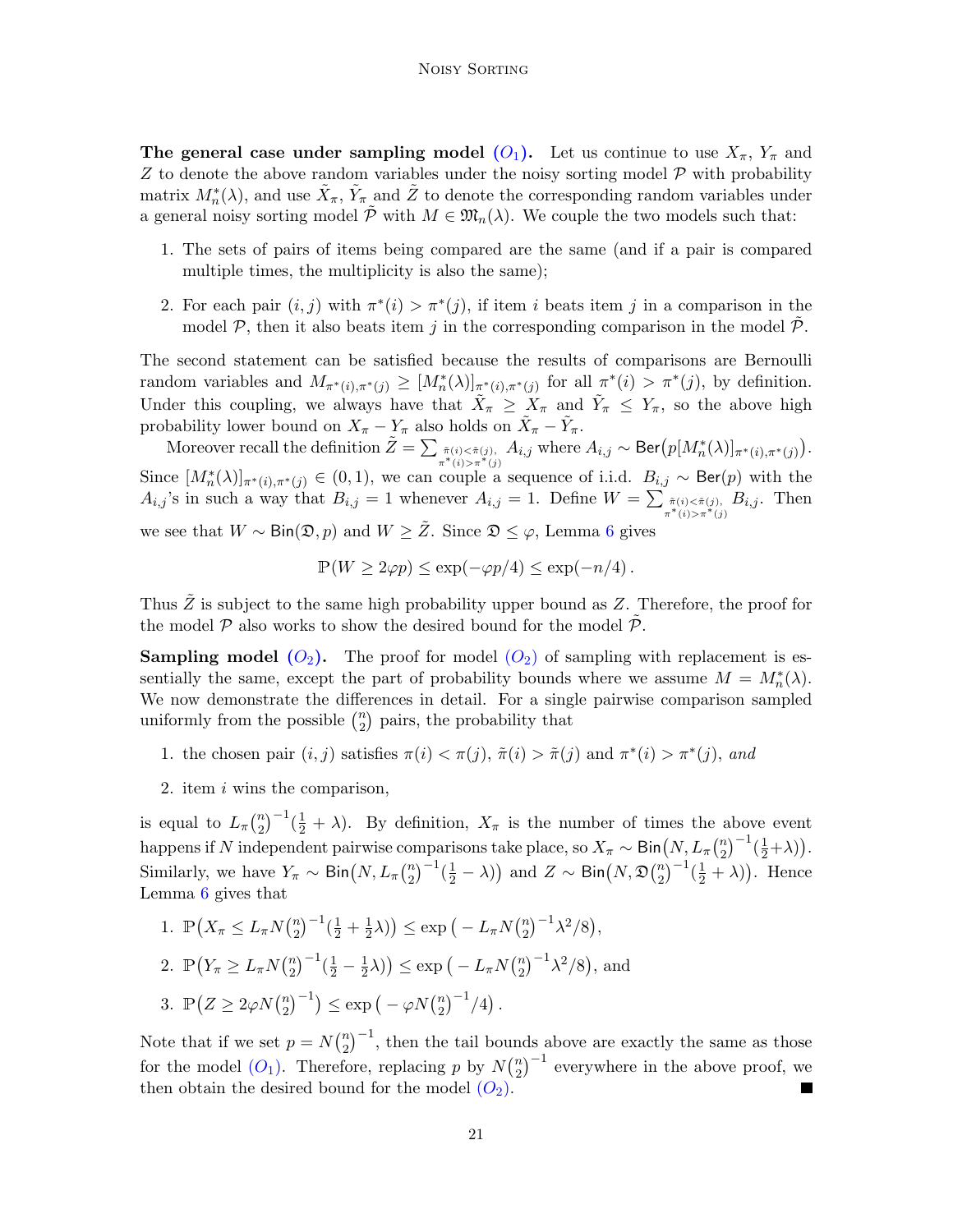Next, we turn to the lower bounds. Let  $\mathbb{P}_{\pi^*} = \mathbb{P}_{\pi^*, M_n^*(\lambda)}$  denote the probability distribution of the observations in the noisy sorting model with underlying permutation  $\pi^* \in \mathfrak{S}_n$ and probability matrix  $M_n^*(\lambda)$ , where  $\lambda \in (0, \frac{1}{2})$  $\frac{1}{2}$ ). We prove the following stronger statement which clearly implies the lower bounds in Theorem [1.](#page-5-1)

<span id="page-21-0"></span>**Theorem 8** For the sampling model  $(O_1)$  $(O_1)$  $(O_1)$ , suppose we have  $\lambda \in (0, \frac{1}{2})$  $(\frac{1}{2})$  and  $p \in (0,1]$  such that  $p \log \frac{1}{1-2\lambda} \leq C$  for some constant  $C > 0$ . Then it holds that

$$
\min_{\tilde{\pi}}\max_{\pi^*\in\mathfrak{S}_n}\,\mathbb{P}_{\pi^*}\Big(d_{\mathsf{KT}}(\tilde{\pi},\pi^*)\gtrsim \frac{n}{p\lambda^2}\wedge\frac{n}{p\log\frac{1}{1-2\lambda}}\wedge n^2\Big)\geq c\,,
$$

where the minimum is taken minimized over all permutation estimators  $\tilde{\pi} \in \mathfrak{S}_n$  that are measurable with respect to the observations and c is a universal positive constant. Similarly, for the sampling model  $(O_2)$  $(O_2)$  $(O_2)$ , if we have  $Nn^{-2}\log\frac{1}{1-2\lambda} \leq C$ , then it holds that

$$
\min_{\tilde{\pi}} \max_{\pi^* \in \mathfrak{S}_n} \mathbb{P}_{\pi^*} \Big( d_{\mathsf{KT}}(\tilde{\pi}, \pi^*) \gtrsim \frac{n^3}{N \lambda^2} \wedge \frac{n^3}{N \log \frac{1}{1-2\lambda}} \wedge n^2 \Big) \geq c \, .
$$

Compared to the lower bounds in Theorem [1,](#page-5-1) the above lower bounds hold in probability, weaken the condition that  $\lambda$  is bounded away from 1/2 and only require maximizing  $\pi^*$ instead of both  $\pi^*$  and  $M$ , and are therefore stronger.

One key ingredient in proving lower bounds is to relate the Kullback-Leibler divergence between model distributions to the distance measuring the error (see, e.g., [Tsybakov,](#page-14-8) [2009,](#page-14-8) Chapter 2). This is achieved in the following lemma for both sampling models.

<span id="page-21-1"></span>**Lemma 9** Fix  $\pi, \sigma \in \mathfrak{S}_n$  and  $\lambda \in (0, \frac{1}{2})$  $\frac{1}{2}$ ). We denote by  $\mathbb{P}_{\pi}$  the probability distribution of the noisy sorting model with underlying permutation  $\pi$ . Then for the sampling model  $(O_1)$  $(O_1)$  $(O_1)$ we have

$$
\mathsf{KL}(\mathbb{P}_{\pi} \| \mathbb{P}_{\sigma}) = 2 d_{\mathsf{KT}}(\pi, \sigma) p \lambda \log \frac{1 + 2\lambda}{1 - 2\lambda},
$$

and for the sampling model  $(O_2)$  $(O_2)$  $(O_2)$  we have

$$
\mathsf{KL}(\mathbb{P}_{\pi} \| \mathbb{P}_{\sigma}) = 2 d_{\mathsf{KT}}(\pi, \sigma) N {n \choose 2}^{-1} \lambda \log \frac{1 + 2\lambda}{1 - 2\lambda}
$$

.

**Proof** First, we consider model  $(O_1)$  $(O_1)$  $(O_1)$  of sampling without replacement. For  $i \neq j$ , let  $\mathbb{P}^{(i,j)}_{\pi}$ denote the distribution of outcomes between  $i$  and  $j$ , or more formally, the distribution of  $N_{i,j}$  and  $A_{i,j}$ . For a pair  $(i,j)$  such that  $\pi(i) > \pi(j)$  and  $\sigma(i) > \sigma(j)$ , the distributions  $\mathbb{P}^{(i,j)}_{\pi}$  and  $\mathbb{P}^{(i,j)}_{\sigma}$  are indistinguishable. For  $(i,j)$  such that  $\pi(i) > \pi(j)$  and  $\sigma(i) < \sigma(j)$ , the probability that  $i$  and  $j$  are not compared stays the same, but the probability that they are compared and i wins the comparison is  $p(\frac{1}{2} + \lambda)$  under  $\mathbb{P}^{(i,j)}_{\pi}$  while it is  $p(\frac{1}{2} - \lambda)$  under  $\mathbb{P}_{\sigma}^{(i,j)}$ . A symmetric statement holds for the probability that they are compared and j wins the comparison. Therefore, we obtain that

$$
\mathsf{KL}(\mathbb{P}_{\pi}^{(i,j)} \| \mathbb{P}_{\sigma}^{(i,j)}) = p(1/2 + \lambda) \log \frac{1/2 + \lambda}{1/2 - \lambda} + p(1/2 - \lambda) \log \frac{1/2 - \lambda}{1/2 + \lambda}
$$

$$
= 2p\lambda \log \frac{1+2\lambda}{1-2\lambda}.
$$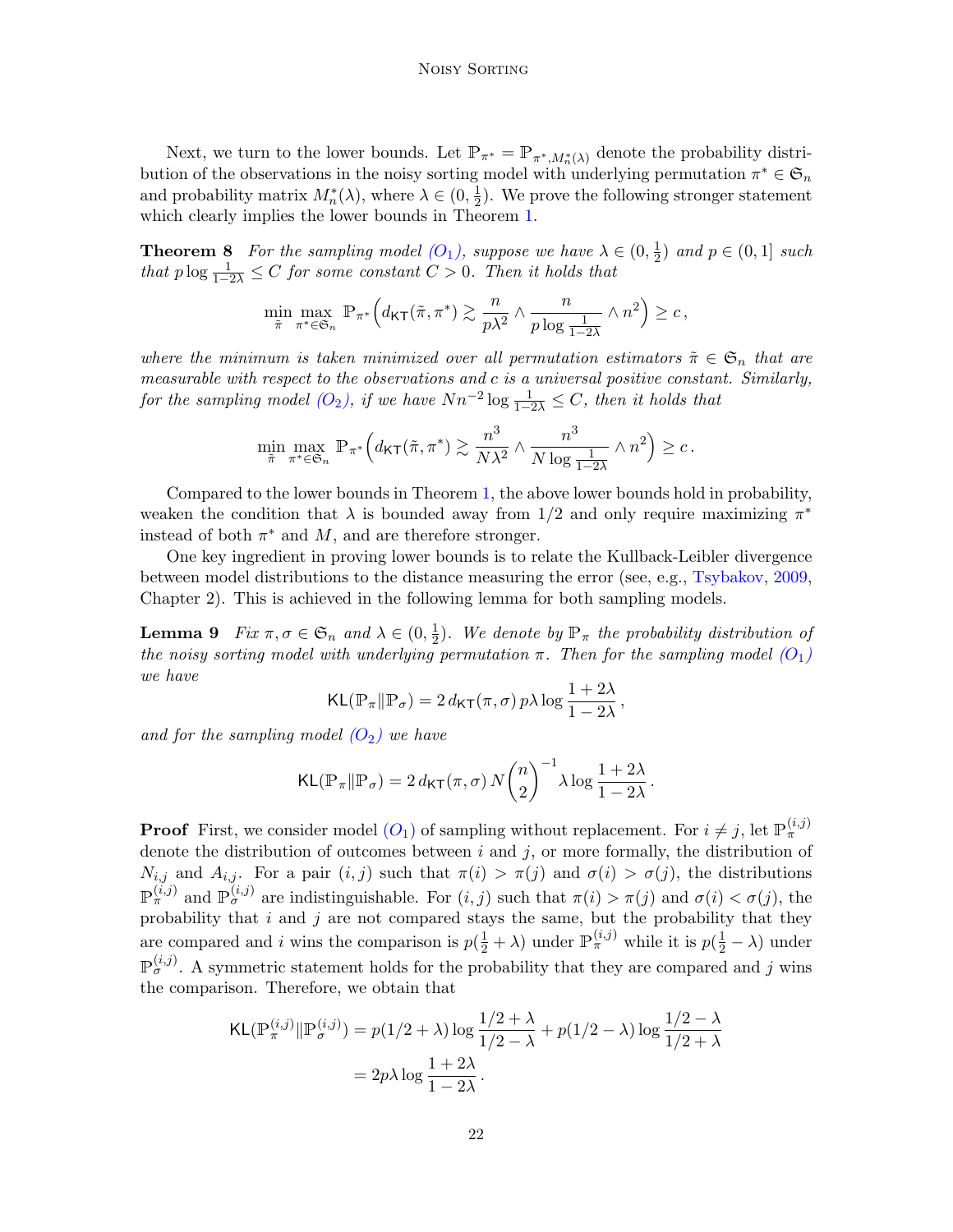It follows from the chain rule that

$$
\mathsf{KL}(\mathbb{P}_\pi \| \mathbb{P}_\sigma) = \sum_{\pi(i) > \pi(j), \, \sigma(i) < \sigma(j)} \mathsf{KL}(\mathbb{P}_\pi^{i,j} \| \mathbb{P}_\sigma^{i,j}) = 2 \, d_{\mathsf{KT}}(\pi,\sigma) \, p \lambda \log \frac{1+2\lambda}{1-2\lambda}
$$

,

which proves the claimed bound.

Next, we move on to model  $(O_2)$  $(O_2)$  $(O_2)$  of sampling with replacement. In this case, for the noisy sorting model with underlying permutation  $\pi$ , we let  $\mathbb{Q}_{\pi}$  denote the distribution of the outcome of a single pairwise comparison chosen uniformly from the  $\binom{n}{2}$  $n \choose 2$  possible pairs. Conditioned on a pair  $(i, j)$  with  $\pi(i) > \pi(j)$  and  $\sigma(i) > \sigma(j)$  being chosen, the outcome is indistinguishable under  $\mathbb{Q}_{\pi}$  and  $\mathbb{Q}_{\sigma}$ . On the other hand, conditioned on having chosen  $(i, j)$ with  $\pi(i) > \pi(j)$  and  $\sigma(i) < \sigma(j)$ , the probability that i wins the comparison is  $p(\frac{1}{2} + \lambda)$ under  $\mathbb{Q}_{\pi}$  and is  $p(\frac{1}{2} - \lambda)$  under  $\mathbb{Q}_{\sigma}$ . By the definition of the KL divergence, we have

$$
\mathsf{KL}(\mathbb{Q}_{\pi} \| \mathbb{Q}_{\sigma}) = \sum_{\pi(i) > \pi(j), \sigma(i) < \sigma(j)} \left[ \binom{n}{2}^{-1} (1/2 + \lambda) \log \frac{1/2 + \lambda}{1/2 - \lambda} + \binom{n}{2}^{-1} (1/2 - \lambda) \log \frac{1/2 - \lambda}{1/2 + \lambda} \right]
$$

$$
= 2 d_{\mathsf{KT}}(\pi, \sigma) \binom{n}{2}^{-1} \lambda \log \frac{1 + 2\lambda}{1 - 2\lambda},
$$

where the bound holds similarly as above. Since  $N$  independent pairwise comparisons are observed and the KL divergence tensorizes, the conclusion follows.

We are ready to prove the minimax lower bound.

**Proof** [of Theorem [8\]](#page-21-0) Consider the sampling model  $(O_1)$  $(O_1)$  $(O_1)$ . We assume that *n* is lower bounded by a constant, and use the shorthand notation  $\kappa = 4p\lambda \log \frac{1+2\lambda}{1-2\lambda}$ . Note that  $\kappa \leq C$ for some constant  $C > 0$  by the assumption. Let  $r = c_0 n \kappa^{-1} \wedge {n \choose 2}$  $\binom{n}{2}$  and  $\varepsilon = c_1 r$ , where  $c_0$ and  $c_1$  are constants to be chosen. Let P be a maximal  $\varepsilon$ -packing of  $\mathcal{B}(\mathsf{id}, r)$ , which is thus an  $\varepsilon$ -net by maximality. For any  $\pi, \sigma \in \mathcal{P}$ , we have  $d_{\mathsf{KT}}(\pi, \sigma) \leq 2r$ , so Lemma [9](#page-21-1) yields

$$
\mathsf{KL}(\mathbb{P}_{\pi} \| \mathbb{P}_{\sigma}) = \frac{1}{2} \kappa \, d_{\mathsf{KT}}(\pi, \sigma) \leq \kappa r \leq c_0 n \, .
$$

On one hand, if  $\kappa \leq c_2$  for a sufficiently small constant  $c_2 > 0$ , then  $r \geq c_0 c_2^{-1} n \wedge {n \choose 2}$  $\binom{n}{2}$ and thus Proposition [3](#page-14-6) implies that

$$
\log |\mathcal{P}| \geq n \log \frac{r}{n+\varepsilon} - 2n \geq 10 \, c_0 n \geq 10 \, \text{KL}(\mathbb{P}_\pi \| \mathbb{P}_\sigma),
$$

where we take  $c_0 = 1$  and  $c_1, c_2$  small enough for the inequalities to hold.

On the other hand, if  $c_2 < \kappa \leq C$ , then we take  $c_1 = 1/8$  and  $c_0$  sufficiently small so that  $r \leq c_0 c_2^{-1} n < n/2$ . Then we can apply Lemma [5](#page-16-2) to obtain

$$
\log |\mathcal{P}| \geq \frac{r}{5} \log \frac{n}{r} \geq \frac{c_0 n}{5C} \log \frac{c_2}{c_0} \geq 10 \, c_0 n \geq 10 \, \text{KL}(\mathbb{P}_\pi \| \mathbb{P}_\sigma),
$$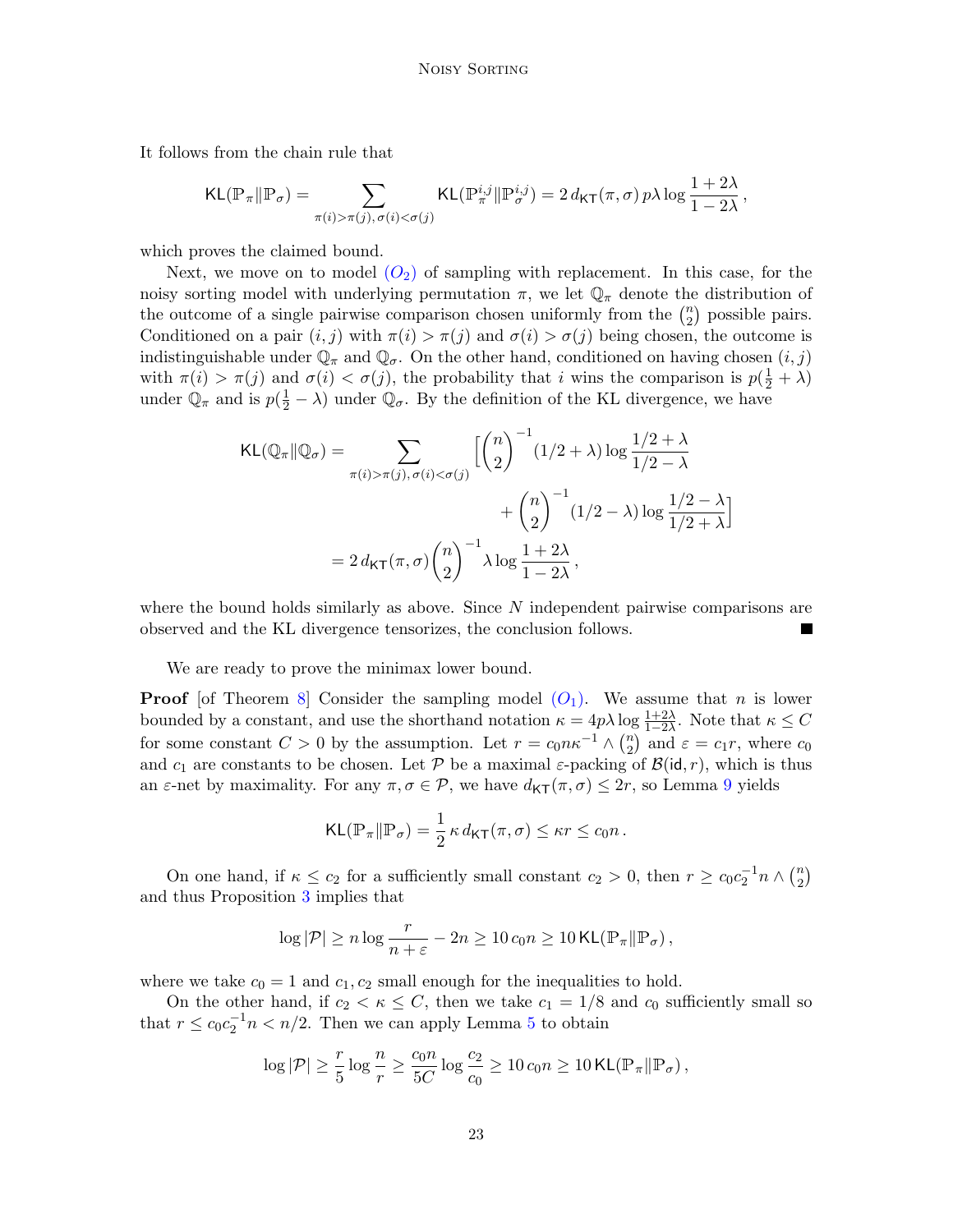where the second inequality holds since  $c_0C^{-1}n \le r \le c_0c_2^{-1}n$  and the third inequality holds for  $c_0$  small enough.

In either case, we have  $KL(\mathbb{P}_{\pi}|\mathbb{P}_{\sigma}) \leq 0.1 \log |\mathcal{P}|$ . Therefore, using [Tsybakov](#page-14-8) [\(2009,](#page-14-8) Theorem 2.5) yields the lower bound of order  $r \approx n\kappa^{-1} \wedge n^2$ . Considering the limiting behavior of  $\kappa$  as  $\lambda \to 0$  and  $\lambda \to \frac{1}{2}$  repectively, we see that  $\kappa \lesssim p\lambda^2 \vee p \log \frac{1}{1-2\lambda}$ , so the claimed lower bound follows.

 ${n \choose 2}^{-1}.$ For the sampling model  $(O_2)$  $(O_2)$  $(O_2)$ , the same argument follows if we replace p with  $N\binom{n}{2}$ ш

# B.2. Proof of Theorem [2](#page-8-1)

Without loss of generality, assume that  $\pi^* = id$  and n is even to simplify the notation. We define a score

$$
s_i^* = \sum_{j \in [n] \setminus \{i\}} M_{i,j} = \lambda(2i - n - 1) + (n - 1)/2
$$

for each  $i \in [n]$ , which is simply the *i*-th row sum of M minus 1/2. Analogously, we define

$$
\hat{s}_i = \sum_{j=1}^{i-1} \left(\frac{1}{2} + \hat{\lambda}\right) + \sum_{j=i+1}^{n} \left(\frac{1}{2} - \hat{\lambda}\right) = \hat{\lambda}(2i - n - 1) + (n - 1)/2
$$

for each  $i \in [n]$ , which is a slightly perturbed version of  $s_i^*$  due to the difference between  $\lambda$ and  $\hat{\lambda}$ . The MS algorithm is designed to refine estimates for the scores  $s_i^*$  in multiple stages.

First, the estimator  $\lambda$  satisfies the following bound, which in particular implies that  $\hat{s}_i$ is close to  $s_i^*$ .

<span id="page-23-0"></span>**Lemma 10** If  $N \geq Cn \log n$ , then we have  $|\hat{\lambda} - \lambda| \leq C_0 \sqrt{N^{-1} \log n}$  with probability at least  $1 - n^{-8}$ , where C and  $C_0$  are sufficiently large universal constants.

**Proof** Consider a single pairwise comparison chosen uniformly from the  $\binom{n}{2}$  $\binom{n}{2}$  pairs. The probability that item i is chosen and wins the comparison is equal to  $\left(\sum_{j\in[n]\setminus\{i\}} M_{i,j}\right)/\binom{n}{2}$  $\binom{n}{2}$  =  $s_i^*/\binom{n}{2}$ <sup>n</sup><sub>2</sub>). Thus the random variable  $S_i = \sum_{j=1}^n A'_{i,j}$  has distribution  $\text{Bin}(N/2, s_i^*/\binom{n}{2})$  $n \choose 2$ ). Hence Lemma [6](#page-16-1) implies that

$$
\mathbb{P}\left(\left|S_i - \mathbb{E}[S_i]\right| \geq c_1 \mathbb{E}[S_i]\right) \leq 2 \exp\left(-c_2 \mathbb{E}[S_i]\right) \leq n^{-10},
$$

where the last inequality holds since  $N \geq C n \log n$ , and we use  $c_1, c_2, \ldots$  to denote sufficiently small constants. A union bound shows that with probability at least  $1 - n^{-9}$ , we have  $|S_i - \mathbb{E}[S_i]| \leq c_1 \mathbb{E}[S_i]$  for all  $i \in [n]$ . Denote this high probability event by  $\mathcal{E}$ , and we condition on  $\mathcal E$  henceforth.

Recall that  $s_i^* = 2\lambda i - \lambda (n+1) + (n-1)/2$ . Using that  $\lambda$  is bounded away from zero, we can choose  $c_1$  small enough so that if  $i - j \ge n/4$ , then  $s_i^* - s_j^* > 2c_1s_i^*$ . Note that  $E[S_i] = \frac{1}{2} N s_i^* / \binom{n}{2}$  $\mathbb{E}[S_i] - E[S_j] > 2c_1E[S_i]$  if  $i - j \geq n/4$ . Therefore, on the event  $\mathcal{E}[S_i]$ we have  $S_i > S_j$  for all  $(i, j)$  with  $i - j \geq n/4$ . It follows that  $\tilde{\pi}(i) > \tilde{\pi}(j)$  for these pairs  $(i, j)$ , as  $\tilde{\pi}$  is defined by sorting the scores  $S_i$ .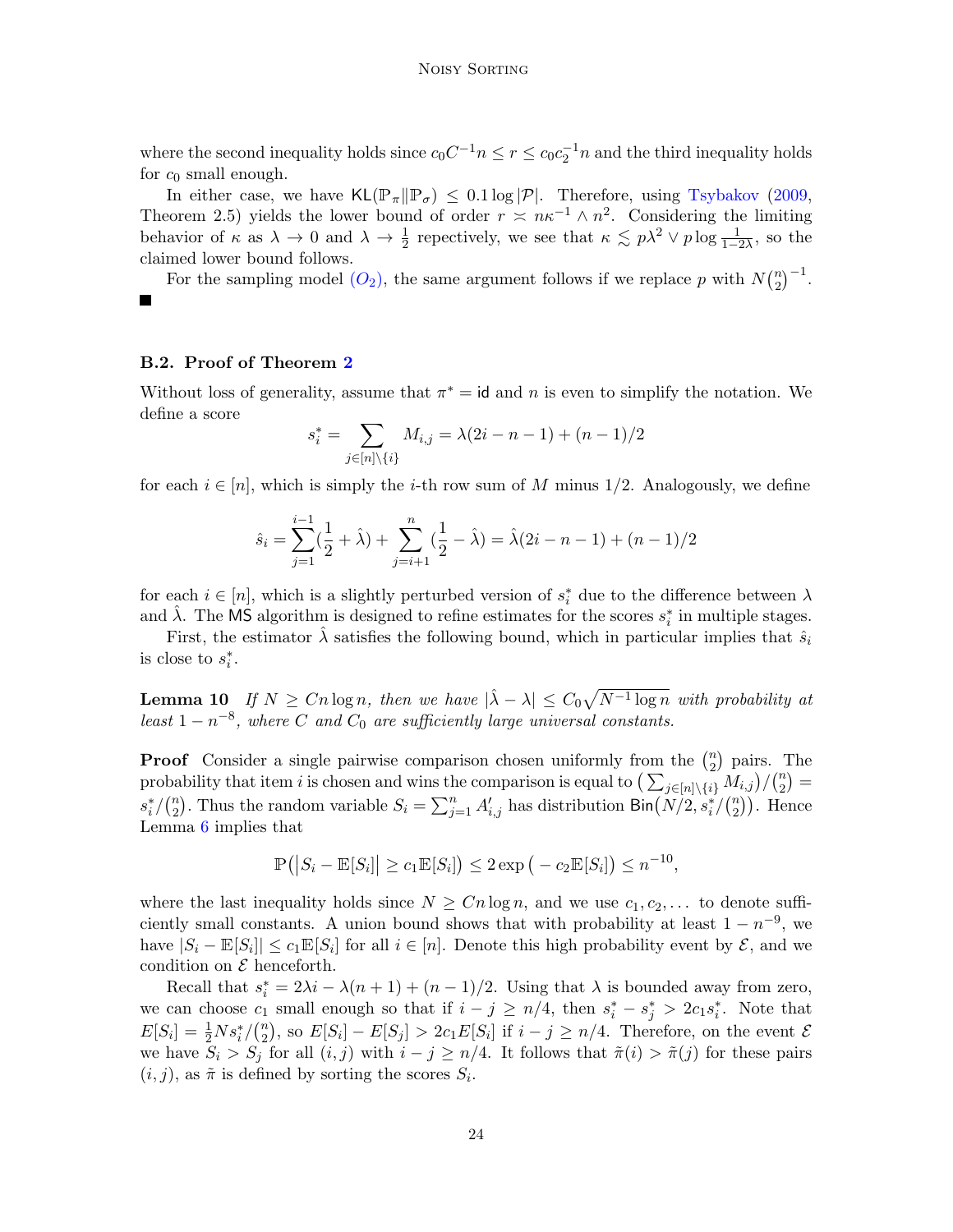Next consider  $(i, j)$  such that  $\tilde{\pi}(i) - \tilde{\pi}(j) > n/2$ . Suppose we have  $i < j$ . Then there exists  $k \in [n]$  with  $\tilde{\pi}(j) < \tilde{\pi}(k) < \tilde{\pi}(i)$  such that either  $k - i \geq n/4$  or  $j - k \geq n/4$ , which gives a contradiction on the event  $\mathcal E$ . Therefore, it holds that  $i > j$  for all pairs  $(i, j)$  with  $\tilde{\pi}(i) - \tilde{\pi}(j) > n/2.$ 

Recall that  $\hat{\lambda} = \frac{2}{N}$  $\frac{2}{N}$  $\binom{n}{2}$  $\sum_{(i,j)\in\mathcal{I}}A_{i,j}''-\frac{1}{2}$  $\frac{1}{2}$ , where  $\mathcal{I} = \{(i, j) \in [n]^2 : \tilde{\pi}(i) - \tilde{\pi}(j) > \frac{n}{2}$  $\frac{n}{2}$ . Note that A'' is independent of  $\mathcal{E}$ , on which we have  $i > j$  for all  $(i, j) \in \mathcal{I}$ . Similar to the argument at the beginning of the proof, the probability that a uniformly chosen pair falls in  $\mathcal I$  and i wins the comparison is  $(\frac{1}{2}+\lambda)|\mathcal I|/(\frac{n}{2})$ <sup>n</sup><sub>2</sub>). Hence the random variable  $X := \sum_{(i,j) \in \mathcal{I}} A''_{i,j}$ has distribution  $\textsf{Bin}\big(N/2, (\frac{1}{2} + \lambda) | \mathcal{I} | / \binom{n}{2}$  $\binom{n}{2}$ . It follows that  $\mathbb{E}[\hat{\lambda} | \mathcal{E}] = \lambda$  once we note that  $|\mathcal{I}| = \binom{n/2}{2}$  $\binom{2}{2}$ .

Moreover, Lemma [6](#page-16-1) gives the bound

$$
\mathbb{P}\left(\left|X - \mathbb{E}[X]\right| \ge C_2 \sqrt{N \log n} \, \middle| \, \mathcal{E}\right) \le 2 \exp(-c_3 \log n) \le n^{-9},
$$

and consequently  $|\hat{\lambda} - \lambda| \leq C_0 \sqrt{N^{-1} \log n}$  with probability at least  $1 - n^{-9}$  conditioned on the event  $\mathcal{E}$ , where  $C_2$  and  $C_0$  are sufficiently large constants. A union bound then completes the proof.

We condition on the high probability event of Lemma [10](#page-23-0) throughout the rest of the proof, so that  $|\hat{\lambda} - \lambda| \leq C_0 \sqrt{N^{-1} \log n}$  for a fixed constant  $C_0 > 0$ . In particular,  $\hat{\lambda}$  is bounded away from zero by a universal constant since  $\lambda$  is and  $N \geq C_n \log n$ , and  $\hat{s}_j < \hat{s}_i$ iff  $j < i$ . We proceed with the following key lemma.

<span id="page-24-0"></span>**Lemma 11** Fix  $t \in [T]$ ,  $i \in [n]$  and  $I \subseteq [n]$  with  $i \in I$ . Suppose that  $|I| \geq C_1 \frac{n^2 T}{N}$  $\frac{N^2T}{N}\log(nT)$ for a sufficiently large constant  $C$ . If we define

$$
S = \frac{Tn(n-1)}{2N} \sum_{j \in I} A_{i,j}^{(t)} + \sum_{j \in [n] \setminus I, j < i} \left( \frac{1}{2} + \hat{\lambda} \right) + \sum_{j \in [n] \setminus I, j > i} \left( \frac{1}{2} - \hat{\lambda} \right),
$$

then it holds with probability at least  $1 - 2(nT)^{-9}$  that

$$
|S - \hat{s}_i| \le (5 + C_0)n\sqrt{|I|TN^{-1}\log(nT)}.
$$

**Proof** Consider a single pairwise comparison chosen uniformly from the  $\binom{n}{2}$  $n \choose 2$  pairs. The probability that the chosen pair consists of item i and an item in  $I \setminus \{i\}$ , and that item *i* wins the comparison, is equal to  $q := (\sum_{j \in I \setminus \{i\}} M_{i,j})/(n \choose 2)$  $n_2$ ). Thus the random variable  $X := \sum_{j\in I} A_{i,j}^{(t)}$  has distribution  $\text{Bin}(N/T, q)$ . In particular, we have  $\mathbb{E}[X] = Nq/T =$  $2N$  $\frac{2N}{Tn(n-1)}\sum_{j\in I\setminus\{i\}}M_{i,j}$  and by Lemma [6,](#page-16-1)

$$
\mathbb{P}\left(\left|X - \mathbb{E}[X]\right| \ge \frac{rN}{T}\right) \le 2\exp\left(-\frac{Nr^2}{2T(q+r)}\right).
$$

Taking  $r = 6\sqrt{\frac{Tq}{N}}$  $\frac{Tq}{N} \log(nT)$ , we see that  $r \leq q$  using the assumption  $|I| \geq C_1 \frac{n^2T}{N}$  $\frac{N^2T}{N} \log(nT)$ , so

<span id="page-24-1"></span>
$$
\mathbb{P}\left(\left|X - \mathbb{E}[X]\right| \ge 6\sqrt{qNT^{-1}\log(nT)}\right) \le 2(nT)^{-9}.
$$
\n(B.7)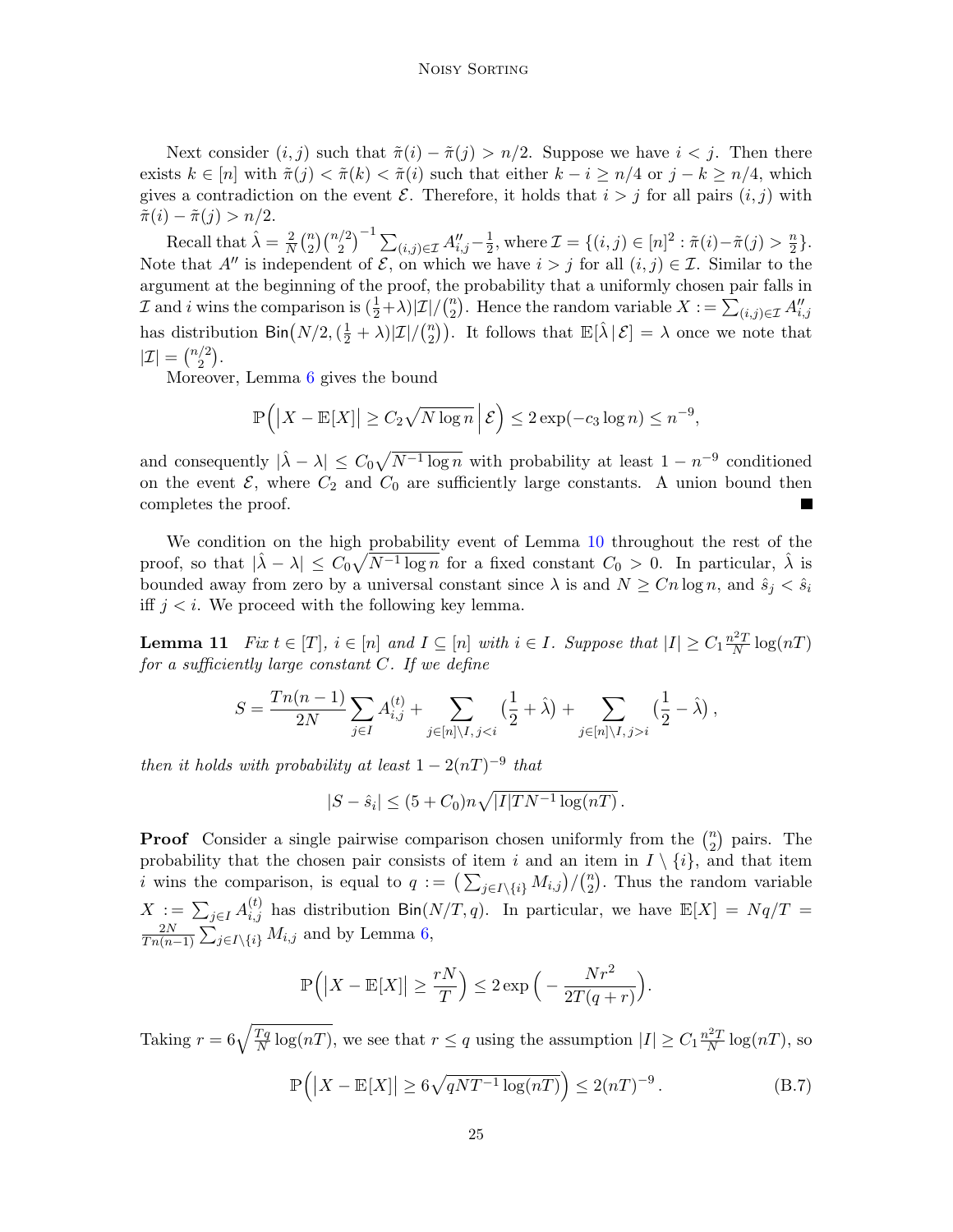By the definitions of S and  $\hat{s}_i$ , it is straightforward to verify that

$$
S - \hat{s}_i = \frac{Tn(n-1)}{2N}(X - \mathbb{E}[X]) + \sum_{j \in I, j < i} (\lambda - \hat{\lambda}) + \sum_{j \in I, j > i} (\hat{\lambda} - \lambda).
$$

Therefore, we obtain from [\(B.7\)](#page-24-1), the definition of q and the fact  $|I| \leq n$  that

$$
|S - \hat{s}_i| \le 3n(n-1)\sqrt{qTN^{-1}\log(nT)} + |I||\hat{\lambda} - \lambda|
$$
  
\n
$$
\le 5n\sqrt{|I|TN^{-1}\log(nT)} + C_0|I|\sqrt{N^{-1}\log n}
$$
  
\n
$$
\le (5 + C_0)n\sqrt{|I|TN^{-1}\log(nT)}
$$

with probability at least  $1 - 2(nT)^{-9}$ .

To analyze the MS algorithm, we apply Lemma [11](#page-24-0) inductively to each stage of the algorithm. Define  $\mathcal{E}^{(0)}$  to be the full event. As the inductive hypothesis, we assume that on the event  $\mathcal{E}^{(t-1)}$ , it holds that  $j < i$  for all  $j \in I_{-}^{(t-1)}(i)$  and  $j > i$  for all  $j \in I_{+}^{(t-1)}(i)$ . In particular, this holds trivially for  $t = 1$ .

On the event  $\mathcal{E}^{(t-1)}$ , the score  $S_i^{(t)}$  $i^{(l)}$  is exactly the quantity S in Lemma [11](#page-24-0) with  $I =$  $I^{(t-1)}(i)$ . Thus the lemma shows that if  $|I^{(t-1)}(i)| \geq C_1 \frac{n^2 T}{N}$  $\frac{N^2T}{N} \log(nT)$  for a large enough constant  $C_1$ , then

<span id="page-25-1"></span>
$$
|S_i^{(t)} - \hat{s}_i| \le (5 + C_0)n\sqrt{|I^{(t-1)}(i)|TN^{-1}\log(nT)} = \tau_i^{(t)}/2
$$
 (B.8)

with probability at least  $1-2(nT)^{-9}$  conditional on  $\mathcal{E}^{(t-1)}$ . We denote by  $\mathcal{E}^{(t)}$  the sub-event of  $\mathcal{E}^{(t-1)}$  that the above bound holds for all  $i \in [n]$ . Then  $\mathbb{P}(\mathcal{E}^{(t)} | \mathcal{E}^{(t-1)}) \geq 1 - (nT)^{-8}$  and we condition on  $\mathcal{E}^{(t)}$  henceforth.

For any  $j \in I_{-}^{(t)}(i)$ , by definition  $S_{j}^{(t)} - S_{i}^{(t)} < -\tau_{i}^{(t)}$  $\hat{s}_i^{(t)}$ , so we have  $\hat{s}_j < \hat{s}_i$  and thus  $j < i$ . Similarly,  $j > i$  for any  $j \in I_{+}^{(t)}(i)$  on the event  $\mathcal{E}^{(t)}$ . Hence the inductive hypothesis is verified. Moreover, note that  $I^{(t)}(i) = \{j \in [n] : |S_j^{(t)} - S_i^{(t)}| \}$  $||x_i^{(t)}|| \leq 2\tau_i^{(t)}$  $\{i^{(t)}\} \subseteq \{j \in [n] : |\hat{s}_j - \hat{s}_i| \leq$  $3\tau_i^{(t)}$ <sup>(t)</sup>). Since  $\hat{s}_j - \hat{s}_i = 2\hat{\lambda}(j - i)$  and  $\hat{\lambda}$  is bounded away from zero by a universal constant, we have

<span id="page-25-0"></span>
$$
|I^{(t)}(i)| \le C_2 \tau_i^{(t)} = C_3 n \sqrt{|I^{(t-1)}(i)|TN^{-1}\log(nT)},
$$
\n(B.9)

where we use  $C_2, C_3, \ldots$  to denote sufficiently large constants.

Note that if we have  $\alpha^{(0)} = n$  and the iterative relation  $\alpha^{(t)} \leq \beta$ √  $\alpha^{(t-1)}$  where  $\alpha^{(t)} > 0$ and  $\beta > 0$ , then it is easily seen that  $\alpha^{(t)} \leq \beta^2 n^{2^{-t}}$ . We would like to obtain such a bound from the relation [\(B.9\)](#page-25-0). Note that  $\mathcal{E}^{(T)} \subseteq \mathcal{E}^{(T-1)} \subseteq \cdots \subseteq \mathcal{E}^{(0)}$  by definition and  $\mathbb{P}(\mathcal{E}^{(T)}) = \prod_{t=1}^{T} \mathbb{P}(\mathcal{E}^{(t)} | \mathcal{E}^{(t-1)}) \geq 1 - n^{-8}$ . Conditional on  $\mathcal{E}^{(T)}$ , the iterative relation [\(B.9\)](#page-25-0) thus holds for all  $t \in [T]$ , and we have  $|I^{(0)}(i)| = n$  by definition. Since  $I^{(t)}(i)$  is not updated in the algorithm once  $|I^{(t)}(i)| \leq C_1 \frac{n^2 T}{N}$  $\frac{L^2 T}{N} \log(nT)$ , we obtain that

$$
|I^{(T-1)}(i)| \leq \left(C_3^2 \frac{n^2 T}{N} \log(nT) n^{2^{-T+1}}\right) \vee \left(C_1 \frac{n^2 T}{N} \log(nT)\right)
$$
  

$$
\leq C_4 \frac{n^2}{N} (\log n)(\log \log n),
$$

**The Second Service**